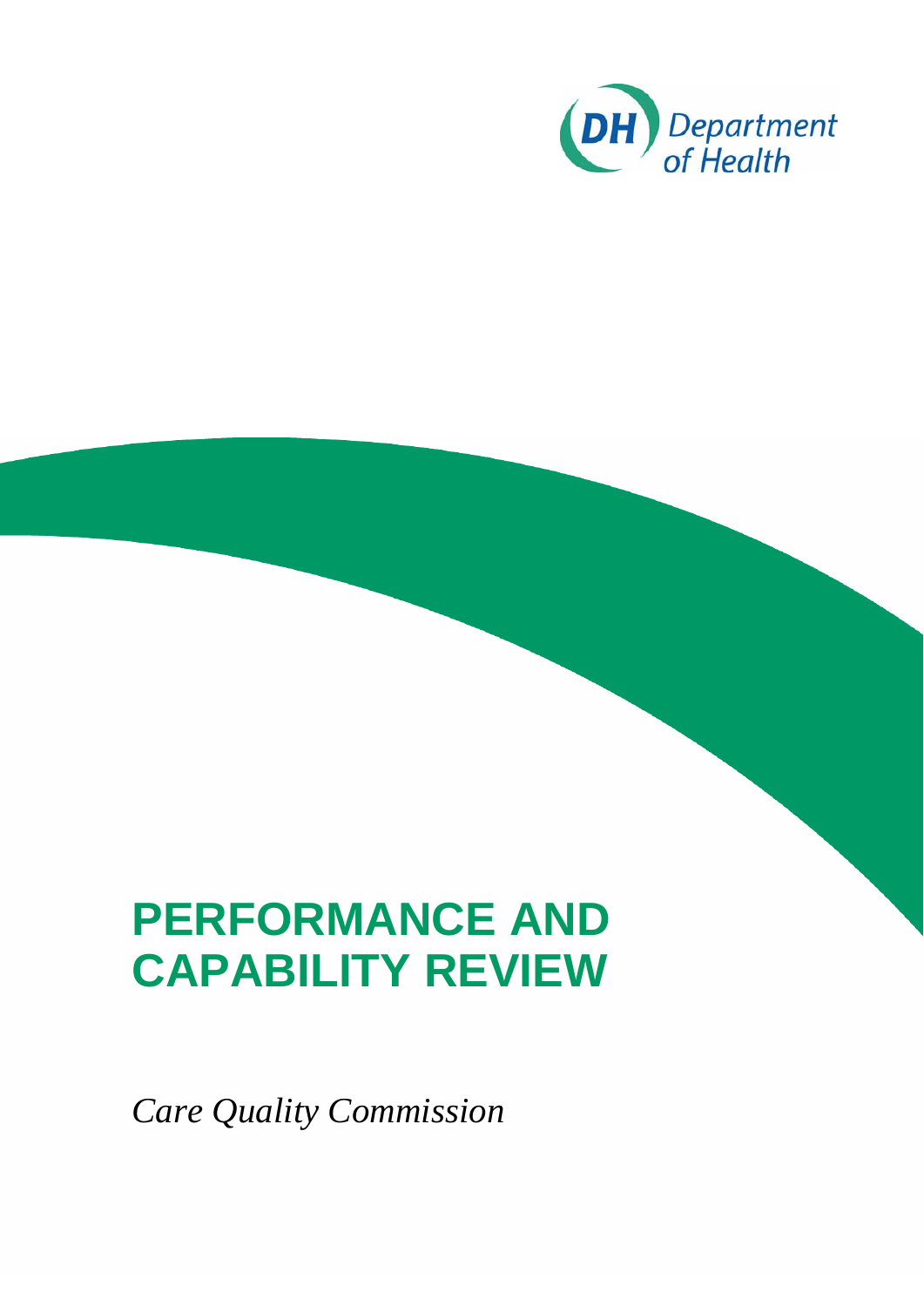|                               | DH INFORMATION READER BOX                                                                                                                                                                                                                                                                                              |                                   |
|-------------------------------|------------------------------------------------------------------------------------------------------------------------------------------------------------------------------------------------------------------------------------------------------------------------------------------------------------------------|-----------------------------------|
| Policy                        | Clinical                                                                                                                                                                                                                                                                                                               | Estates                           |
| HR / Workforce                | <b>Commissioner Development</b>                                                                                                                                                                                                                                                                                        | IM & T                            |
| Management                    | Provider Development                                                                                                                                                                                                                                                                                                   | Finance                           |
| <b>Planning / Performance</b> | Improvement and Efficiency                                                                                                                                                                                                                                                                                             | Social Care / Partnership Working |
| <b>Document Purpose</b>       | Policy                                                                                                                                                                                                                                                                                                                 |                                   |
| <b>Gateway Reference</b>      | 17277                                                                                                                                                                                                                                                                                                                  |                                   |
| Title                         | Performance and Capability Review, Care Quality Commission                                                                                                                                                                                                                                                             |                                   |
| Author                        | DH, Policy Strategy & Finance, Strategy Group                                                                                                                                                                                                                                                                          |                                   |
| <b>Publication Date</b>       | 23 February 2012                                                                                                                                                                                                                                                                                                       |                                   |
| <b>Target Audience</b>        | Care Quality Commission                                                                                                                                                                                                                                                                                                |                                   |
| <b>Circulation List</b>       |                                                                                                                                                                                                                                                                                                                        |                                   |
| <b>Description</b>            | This report of the Performance and Capability Review of the Care Quality<br>Commission (CQC) aims to provide robust and honest assurance to the<br>public, the Department and Parliament that CQC is improving its<br>performance and that action will be taken to build and sustain its<br>capability for the future. |                                   |
| <b>Cross Ref</b>              | N/A                                                                                                                                                                                                                                                                                                                    |                                   |
| <b>Superseded Docs</b>        | N/A                                                                                                                                                                                                                                                                                                                    |                                   |
| <b>Action Required</b>        |                                                                                                                                                                                                                                                                                                                        |                                   |
| <b>Timing</b>                 |                                                                                                                                                                                                                                                                                                                        |                                   |
| <b>Contact Details</b>        | Strategy Group, Policy Strategy & Finance<br>Department of Health<br>604 Richmond House<br>79 Whitehall, London<br>SW1A 2NS<br>2072103000                                                                                                                                                                              |                                   |
|                               |                                                                                                                                                                                                                                                                                                                        |                                   |

You may re-use the text of this document (not including logos) free of charge in any format or medium, under the terms of the Open Government Licence. To view this licence, visit www.nationalarchives.gov.uk/doc/open-government-licence/

© Crown copyright 2012 First published February 2012 Published to DH website, in electronic PDF format only. www.dh.gov.uk/publications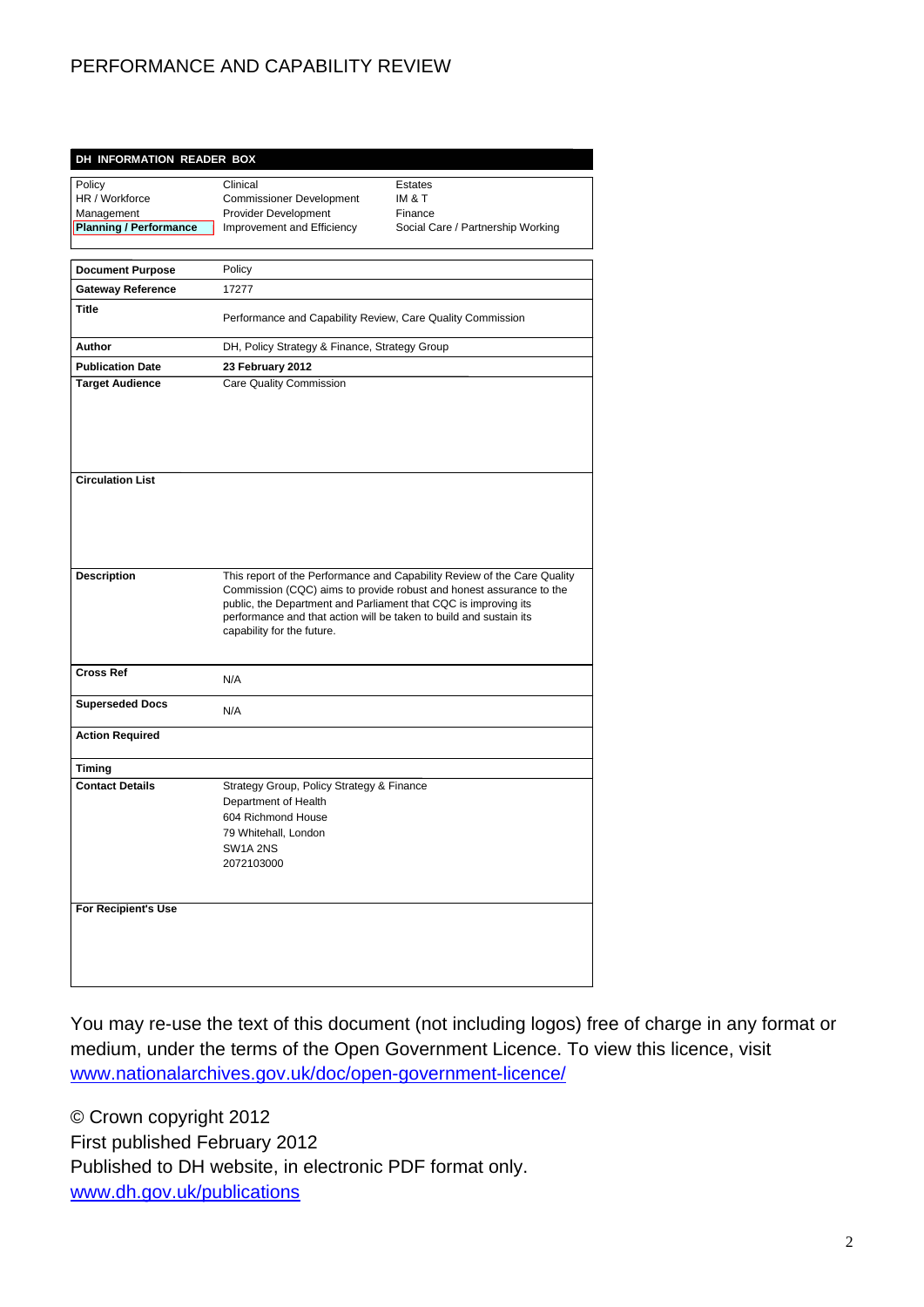*Care Quality Commission* 

Prepared by Strategy Group, Department of Health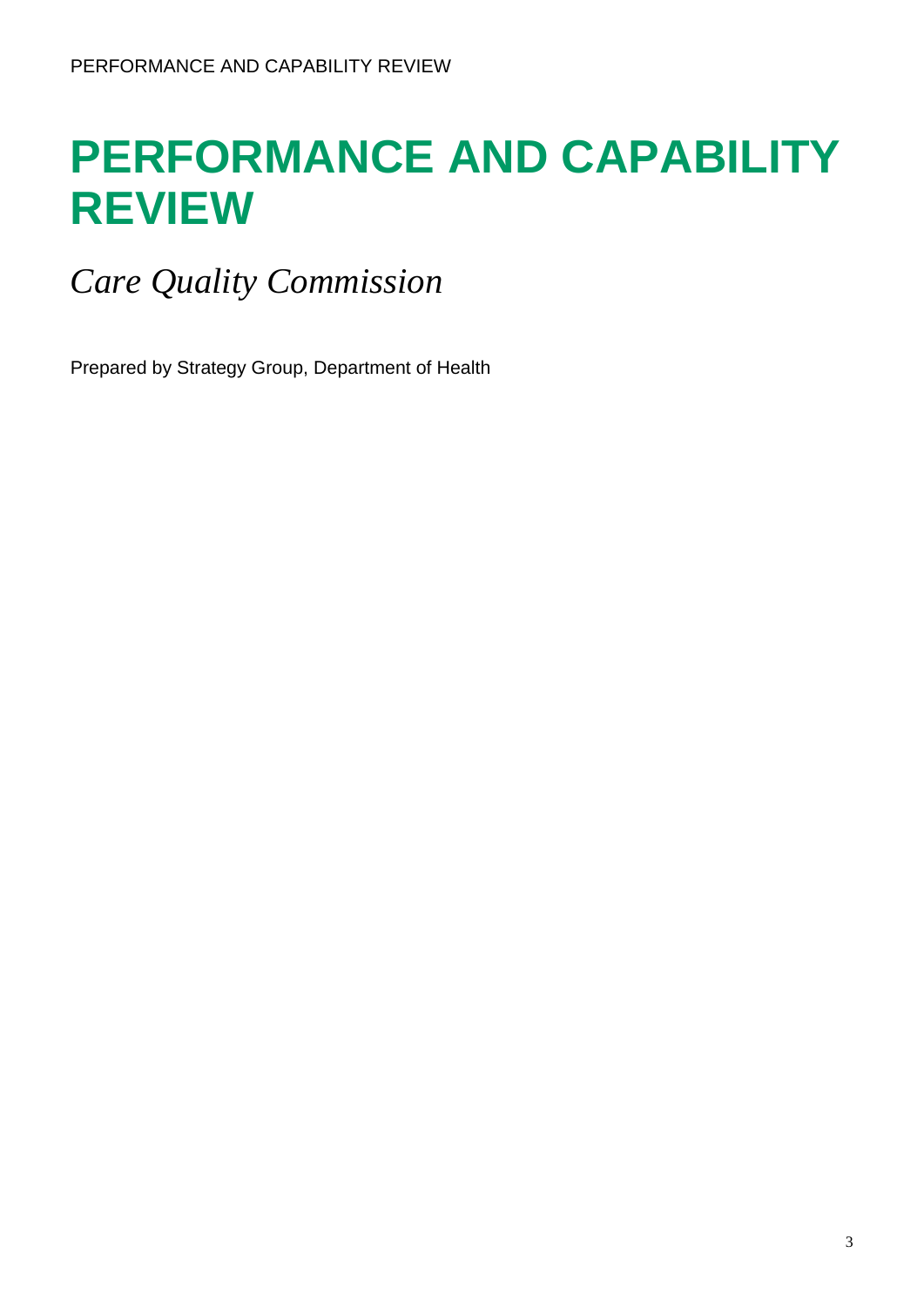# **Contents**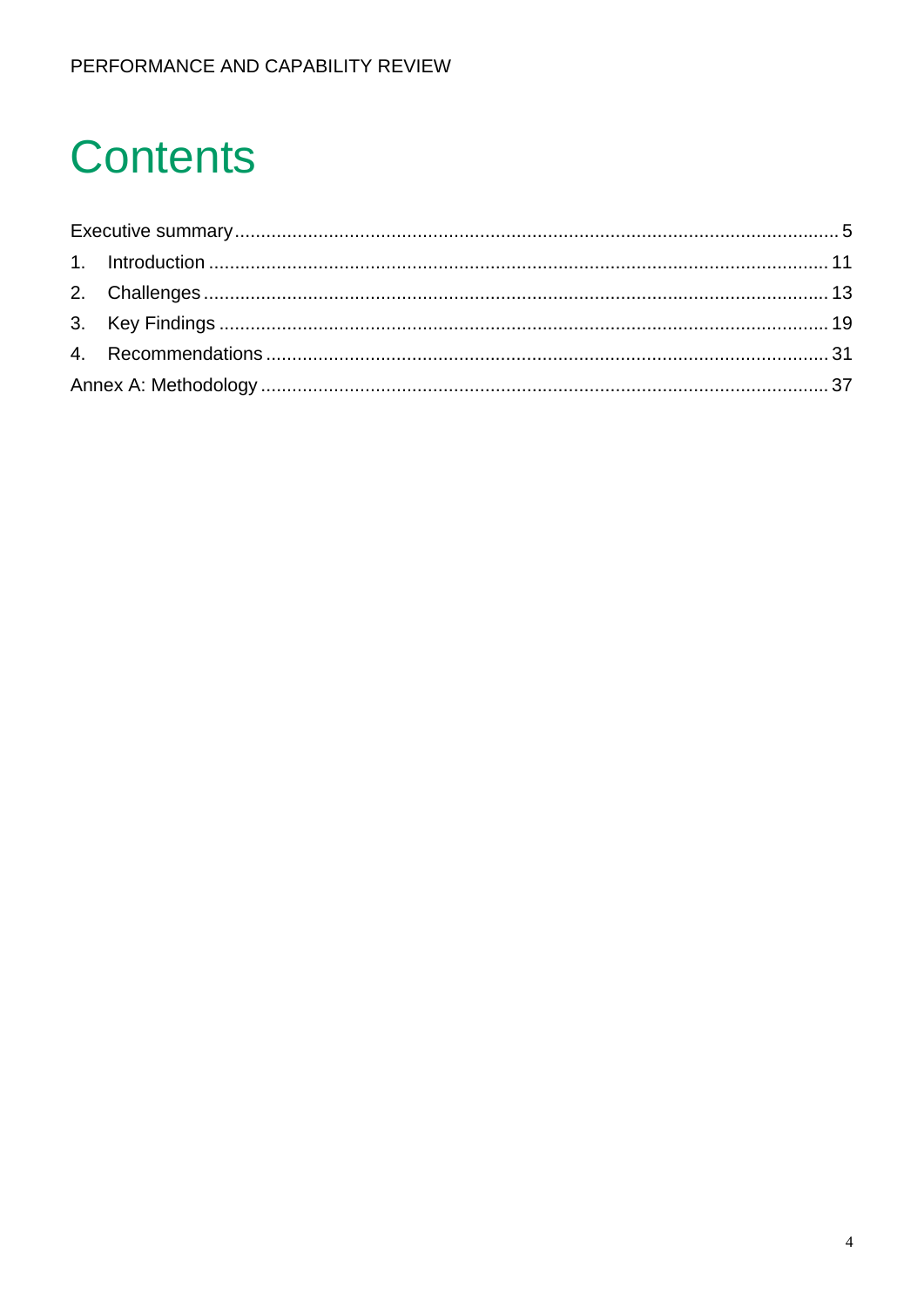# Executive summary

### Introduction

- 1. This report of the Performance and Capability Review of the Care Quality Commission (CQC) aims to provide robust assurance to the public, the Department and Parliament that CQC is improving its performance and that action will be taken to build and sustain its capability for the future.
- 2. The Review ran from October 2011 to February 2012. It was led by a panel of senior departmental officials and external reviewers, chaired by the Permanent Secretary. The Review report sets out recommendations for CQC and the Department based on six key lines of enquiry developed during the Review, which represent the priority areas for action.
- 3. The focus of the Review is on future capability. The Review took on board the 2011 reports of the Health Select Committee and the National Audit Office. It also incorporated evidence from CQC itself, from Panel discussions with staff and a wide range of stakeholders, including organisations representing patients and service users.
- 4. The Review is the first of its type and is intended to be meaningful to CQC as it embarks on the next phase of its work. The Department intends to carry out capability reviews of each of its partner organisations as part of a programme of challenge and assurance.

# Challenges and Key Findings

- 5. CQC's achievements are considerable and should not be underestimated. Since 2009 it has brought together three different organisations and developed a new regulatory model, as well as bringing over 21,000 providers into the new regulatory regime and carrying out over 14,000 compliance inspections and reviews. The regulatory framework within which CQC works was developed by the Department and was new; the NHS had never been regulated before and no previous regulator has sought to cover health and social care using a common set of standards.
- 6. CQC has now set the essential platform from which tougher regulatory action can be taken when needed, if and where standards fall below acceptable levels. On one key point though it is important to be clear; the responsibility to comply with essential standards of safety and quality rests squarely with the provider organisation – be it a hospital, a care home or another type of provider. CQC's role is to inspect, to verify and to enforce when necessary.
- 7. Alongside these achievements, CQC has faced operational and strategic difficulties, as previously documented. Delays to provider registration, shortcomings in compliance activity and, at times, a negative public profile have seriously challenged public confidence in its role. With hindsight, both the Department and CQC underestimated the scale of the task of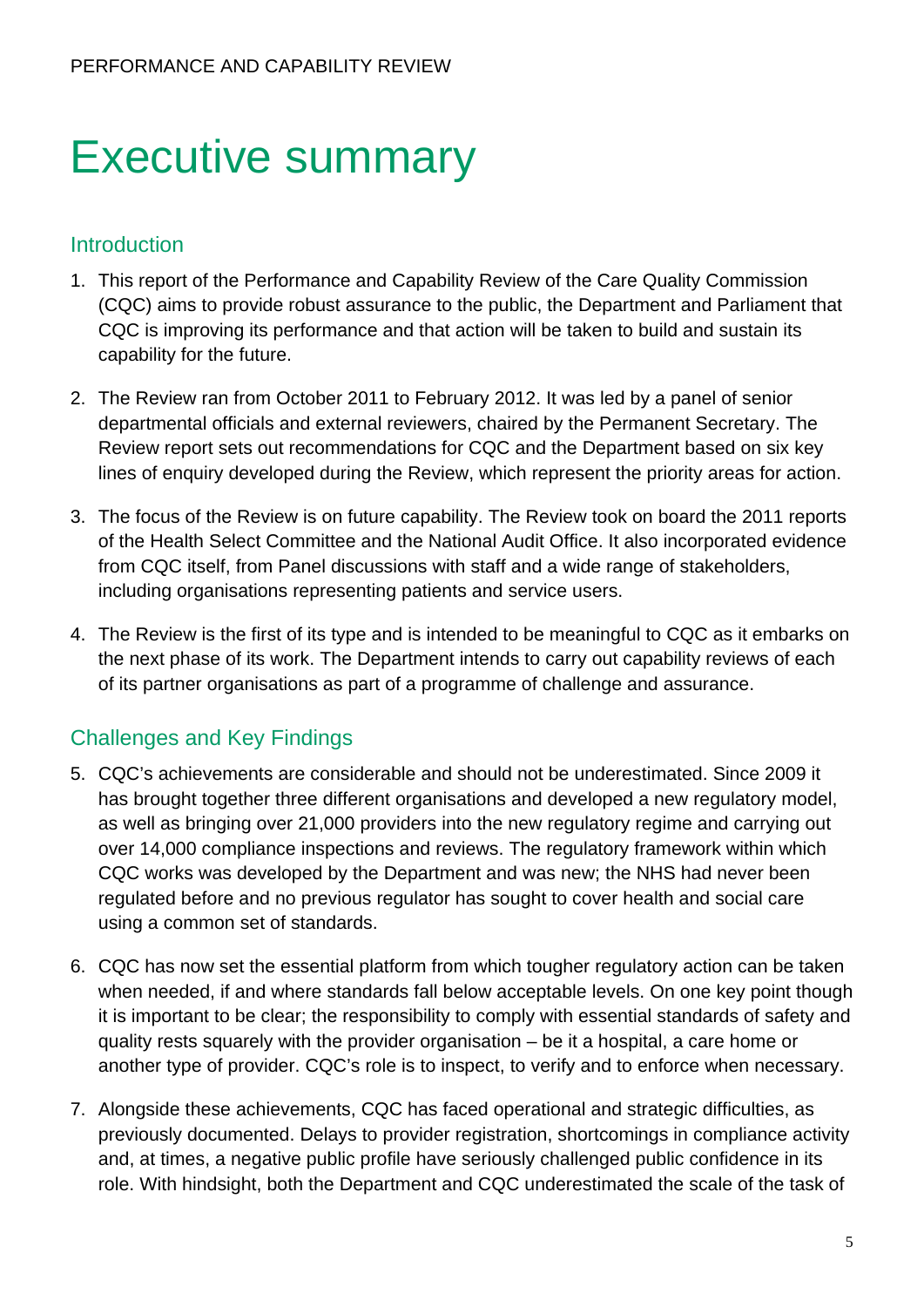establishing a new regulator, bringing a new regulatory system into place and managing expectations of what CQC's role would be. Even so, CQC could have done more to manage operational risks.

- 8. Over the last nine months, there is clear evidence to show that CQC has demonstrated a new focus on its core purpose. The operational base is stronger and improving. This view was reflected in comments from CQC staff and many national stakeholders. The Panel's visits to regional offices showed operational improvements and a growing sense of a single organisation. CQC has also strengthened its external engagement. The presence of HealthWatch England within CQC will provide the opportunity to further improve engagement with patients and users of services.
- 9. Looking forward, important issues will need to be addressed to ensure CQC has the capability and capacity to respond to patient, public and Parliamentary expectations:
	- Firstly, CQC must become more strategic and set out more clearly what success looks like. Current limitations in strategic direction can make CQC too responsive to events and lead to uncertainty both within CQC and externally, about its role in the wider health and care system;
	- Secondly, accountabilities are unclear. There is a blurring of the boundary between the Board and the executive team, with the Board only recently moving to take on a stronger role to constructively challenge the executive team. In addition, the Department's capacity to ensure accountability needs to be strengthened; and
	- Finally, the underlying regulatory model is new and so far there is limited practical evidence of its effectiveness. At a strategic level, there is not yet an assessment of the impact that regulation has or could have on risks at an aggregate or sector level. On implementation, CQC faces challenges experienced by regulators in other sectors, namely balancing consistency with flexibility and building credibility with different stakeholders in different settings.
- 10.The majority view from the numerous stakeholders engaged in the Review was that they want lessons to be learnt from performance shortcomings of the early years. Recent improvements are acknowledged and there is much work to do to ensure CQC is a sustainably improving organisation delivering a respected regulatory system that protects patients and service users. That said, people that the Panel met wanted CQC to succeed – no-one advocated another re-organisation.
- 11.For the Department, the way it challenges and supports CQC also needs to be more strategic. Senior level participation in this Review has given us a deeper understanding of CQC, its strengths and where it needs to improve.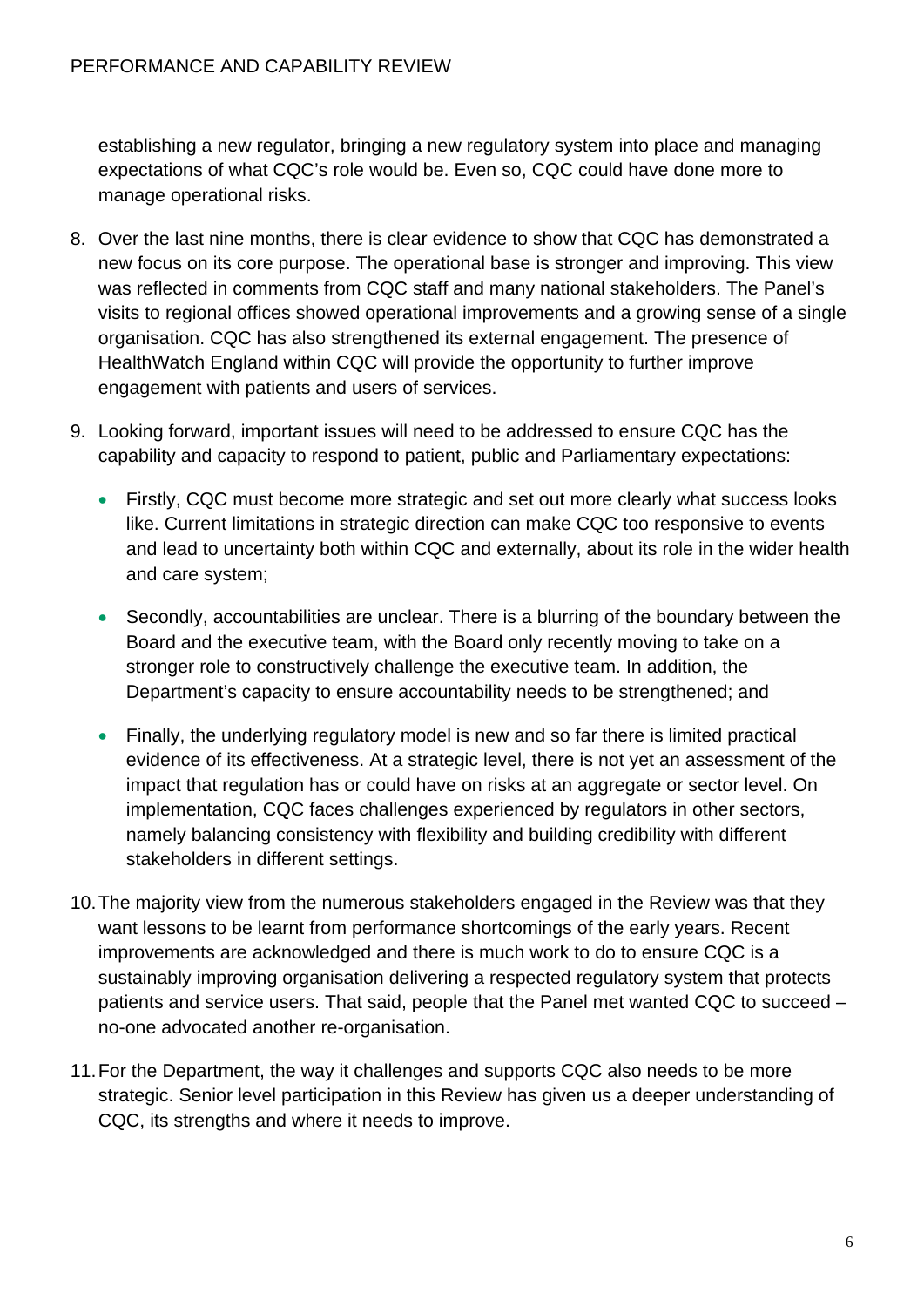### Recommendations

#### **Strategy**

- 12.The first set of recommendations focus on developing strategy and strategic capability. They also set out actions to be more explicit on CQC's role and on how to determine success:
	- **Recommendation 1** The Department of Health, through the National Quality Board, needs to build on work already underway with CQC and others to develop explicit statements as to the distinctive roles of national bodies in assuring quality and providing incentives for quality improvement – the 'who does what' for quality.
	- **Recommendation 2** CQC's strategy needs to be revised, explaining what role and impact its regulatory action is intended to have in specific sectors over time.
	- **Recommendation 3** within CQC, action is needed to improve strategic planning and analytical capacity.
	- **Recommendation 4** Clearer measures of success and simple strategic performance metrics should be developed by CQC, working with the Department and other stakeholders, and then used rigorously to track performance.

#### **Resources and Prioritisation**

- 13.On resources and prioritisation, the recommendations focus on strengthening CQC's analysis of risk and improving transparency, and explicitly seek external assurance of plans:
	- **Recommendation 5** Priority should be given to work now underway to improve risk management and to assess how different regulatory options, including thematic reviews, frequency of inspections and possible focus on selected standards, can help to reduce risk.
	- **Recommendation 6** CQC needs to improve the quality and transparency of management information that is used to make resource allocation decisions.
	- **Recommendation 7** CQC to act to ensure that robust and costed plans are in place for taking on responsibilities; that these plans are the subject of independent test and assurance; and that they are agreed with the Department.

#### **Accountability**

14.The recommendations on accountability are aimed at strengthening the Board and Board structures, and at improving sponsorship arrangements with the Department. As a priority,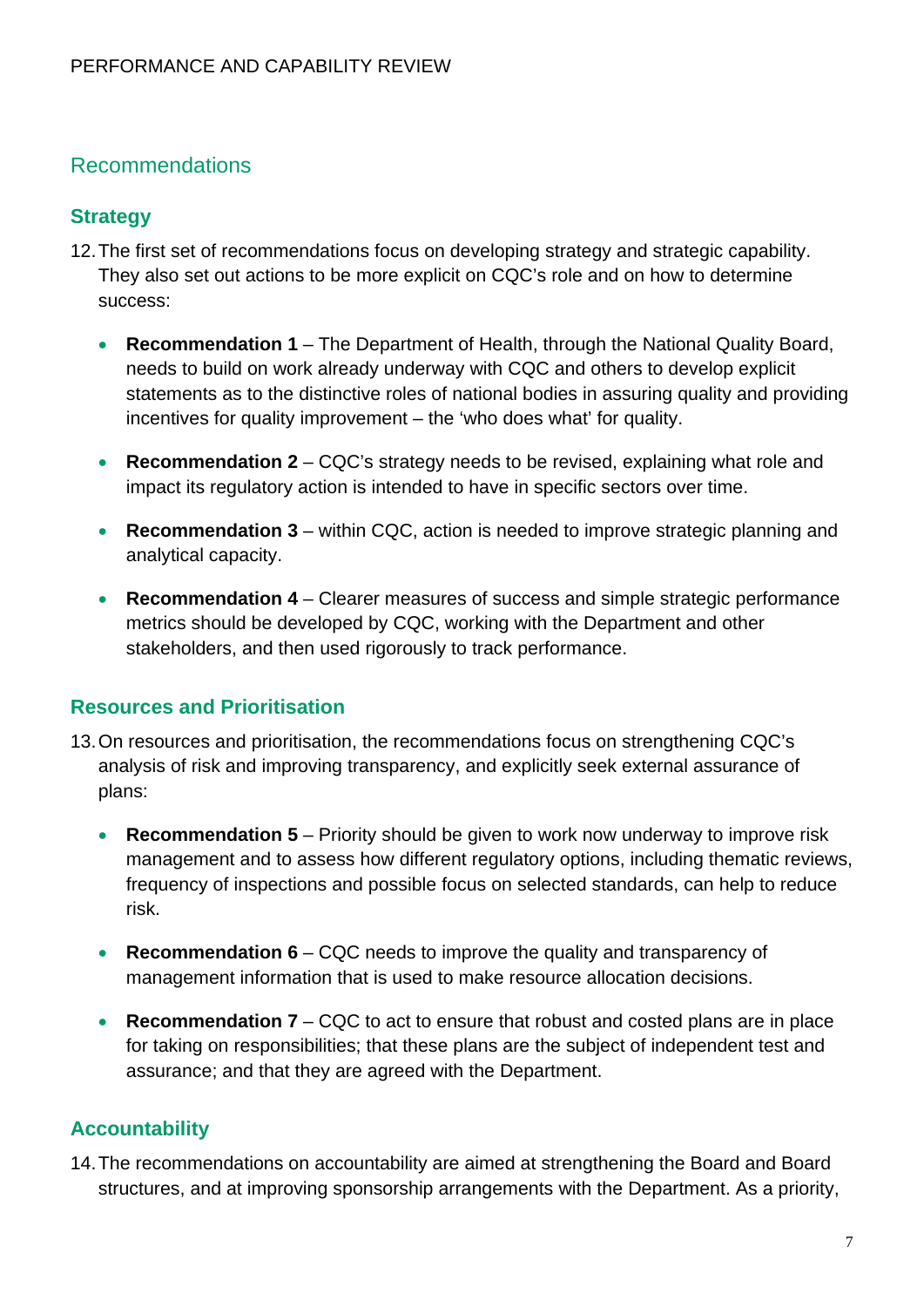the Department should ensure that the differences that have arisen on the CQC Board do not impair it from undertaking its statutory functions:

- **Recommendation 8** The Department should take steps to strengthen the Board and Board structures, including changing the Board so that instead of comprising only nonexecutives, it becomes a unitary board of majority non-executives with senior executives on the board where they can be held to account.
- **Recommendation 9** CQC needs to review and reinstate the Board support and development programme.
- **Recommendation 10** Capability at executive team level needs to be strengthened with greater strategic capability, and more and wider sector-specific expertise.
- **Recommendation 11** The Department should strengthen the arrangements for ongoing assurance and accountability of CQC in a way that is consistent with CQC's status as an independent regulator.

### **Engagement and Communications**

- 15.The recommendations below cover external engagement, at the centre and frontline, and internal communications:
	- **Recommendation 12** CQC needs to be more proactive and systematic in understanding the expectations of stakeholders and demonstrate it is a learning organisation.
	- **Recommendation 13** CQC should raise its game and take a lead in working more closely with other regulators within the health and care sector to increase joint effectiveness and reduce burden on providers.
	- **Recommendation 14** Greater coherence and consistency is needed between the centre of CQC and its operational frontline, specifically, with the locally-based inspection teams.
	- **Recommendation 15** Links between the Mental Health Act functions and the rest of CQC need to be strengthened, including clearer metrics, information management and communications.

### **Development of the Regulatory Model**

- 16.These recommendations are aimed at improving the understanding of the model, but also in strengthening how user voice is used:
	- **Recommendation 16** CQC should set out clear plans for ongoing evaluation of the regulatory model and the effectiveness of individual interventions, including working with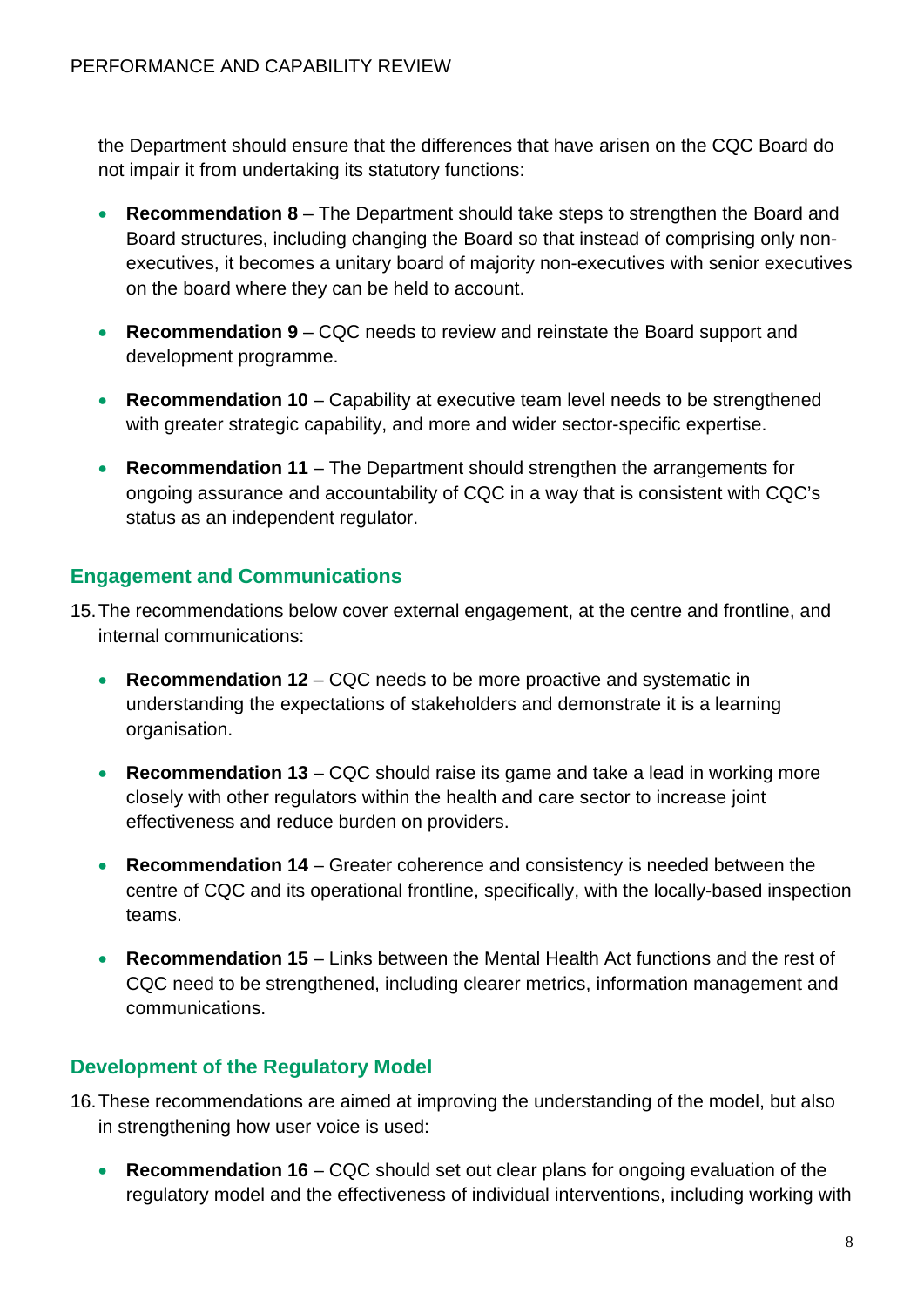the Department to consider opportunities for joint evaluation under the Policy Research Programme.

- **Recommendation 17** The regulatory model should make use of qualitative information in a systematic way, including drawing on patient and user insights gathered through HealthWatch England.
- **Recommendation 18** CQC should be explicit about how far the compliance regime should be tailored to reflect the different risks and needs of different sectors and locations.
- **Recommendation 19** The Department should develop its capability and capacity on the regulation of safety and quality so as to provide ongoing challenge and support to CQC in developing its regulatory model

# **Delivery of the Regulatory Model**

- 17.Finally, the Review sets out a number of recommendations aimed at improving how the regulatory model is implemented on the frontline:
	- **Recommendation 20** CQC to review and implement improved access to sectorspecific expertise for inspectors, specifically, inspectors should be able to call on patient, user or clinical expertise when they need it.
	- **Recommendation 21** Clear actions are needed by CQC to assure consistency and transparency in compliance activity and regulatory decision-making.
	- **Recommendation 22** CQC should develop and share with the Department plans for sustaining sufficient numbers of inspectors with the right skills and capacity to meet future priorities.
	- **Recommendation 23** On adult safeguarding, CQC should continue to work with local government and roll out staff training to improve local engagement and clarify roles, responsibilities and protocols.

# Next Steps

- 18.Based on this Review, CQC will now be expected to set out, as part of its business plan for 2012/13, an agreed action plan providing detail of how these recommendations will be taken forward.
- 19.The Department has more to do as CQC's sponsor. The Department will set out plans for working with CQC and others to be more explicit about the roles of national bodies in the reformed health and care system, through work underway by the National Quality Board. It is also considering how to improve accountability and performance monitoring arrangements for CQC and its other partner organisations.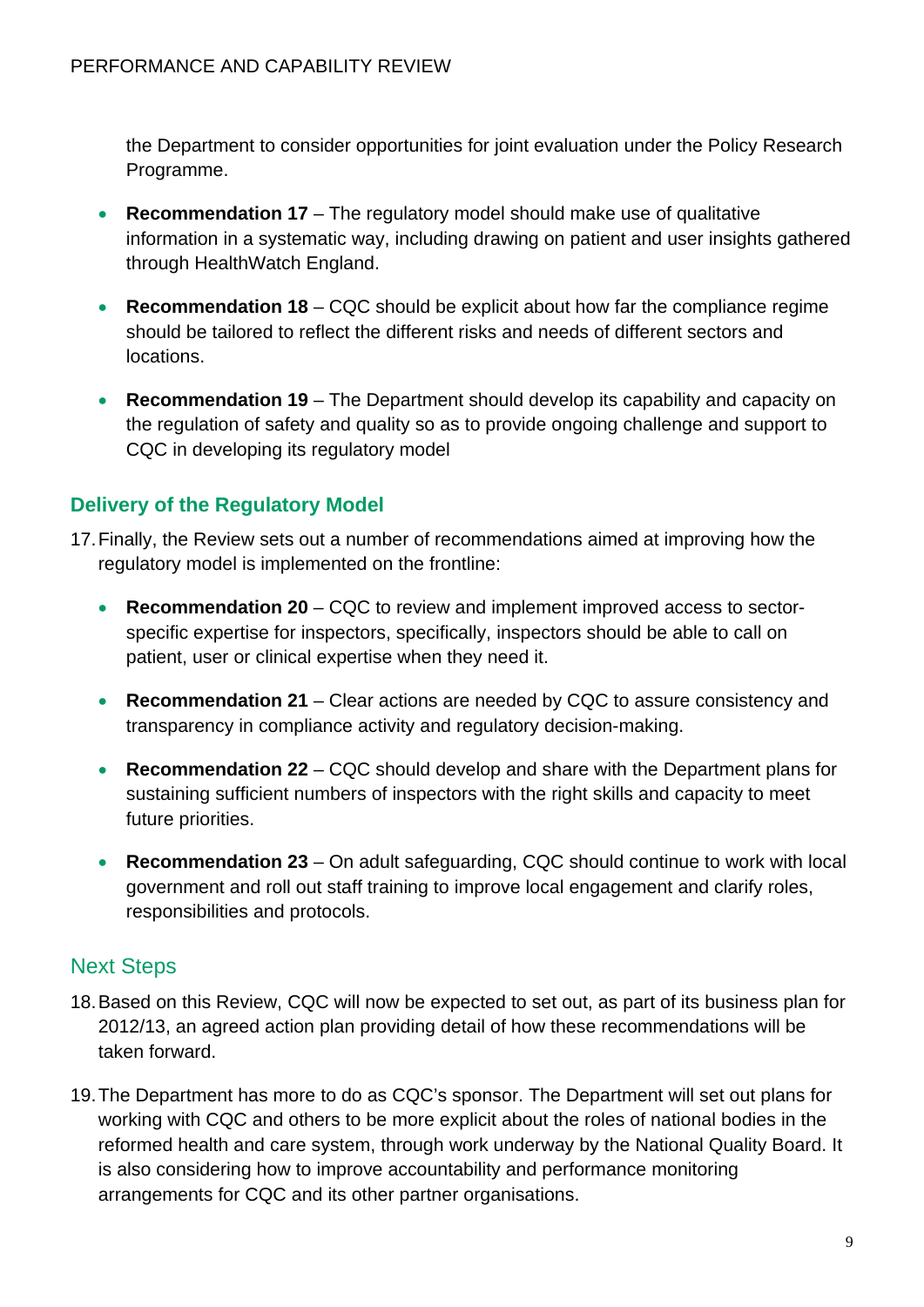20.The Department has a responsibility to ensure that the regulations underpinning CQC's work are kept under review i.e. those deriving from the 2008 Act. An initial review is due to conclude shortly with the laying of new regulations before the Easter recess. The Department is about to commence a more comprehensive review. This review of will look at the regulations as a whole to ensure the framework is proportionate in minimising the risks to people who use services; it will examine the extent to which CQC regulation can mitigate that risk. The review will address issues where the regulations are not supporting an effective proportionate regulatory framework.

**February 2012**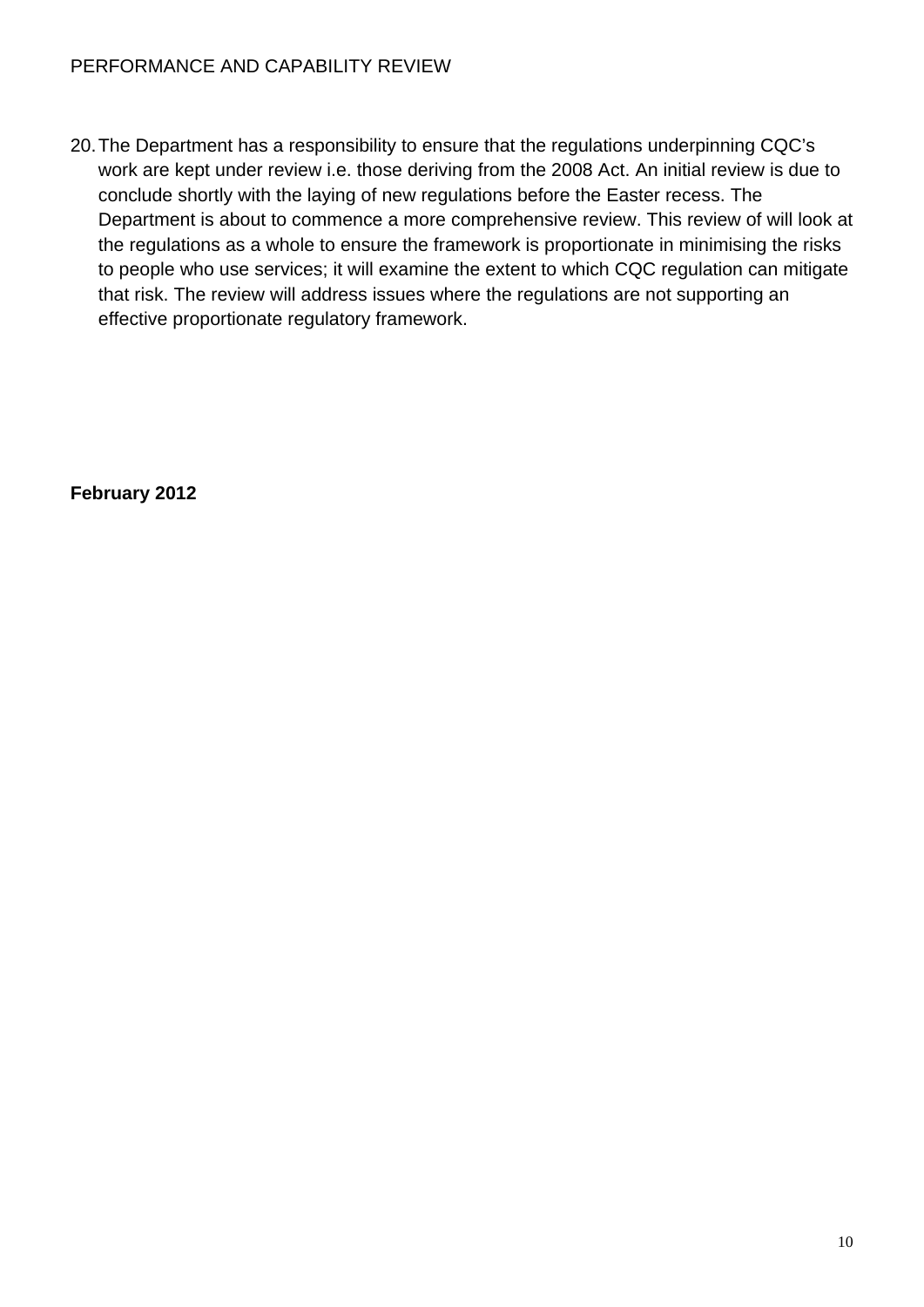# 1. Introduction

- **The Performance and Capability Review of the Care Quality Commission (CQC) aims to provide both challenge and support to CQC in its objective to ensure that services for patients and people in care meet government standards for quality and safety.**
- **The focus of the Review is on future capability. The Review report sets out the challenges and findings across the key lines of enquiry, alongside recommendations for CQC and the Department.**
- **The Review is the first of its type and is intended to be meaningful to CQC as it embarks on the next phase of its work.**
- 1.1. This report of the Performance and Capability Review of the Care Quality Commission (CQC) aims to provide robust assurance to the public, the Department and Parliament that CQC is improving its performance and that action will be taken to build and sustain its capability for the future.
- 1.2. The Review aims to provide both challenge and support to CQC in its objective to ensure that services for patients and people in care meet government standards for quality and safety. The Review ran from October 2011 to February 2012 and was led by a panel of senior departmental officials and external reviewers, chaired by the Permanent Secretary. It takes as a starting point the Cabinet Office Capability Review model, considering strategy, delivery and leadership. This framework was used to identify six 'key lines of enquiry', which formed the basis for the Review. A summary of the methodology is provided at Annex A.
- 1.3. The focus of the Review is on future capability. The timing enables lessons to be learned from the set-up of CQC for the next phase of its work. The Review does not attempt to repeat analyses by the National Audit Office (NAO), the Health Select Committee and the Public Accounts Committee, nor does it repeat critiques in the public domain. However, the Review has taken on board these analyses, including the 2011 reports. It also incorporated evidence from CQC itself, from Panel discussions with staff and a wide range of stakeholders, including organisations representing patients and service users.
- 1.4. The Review report sets out the challenges and findings across the key lines of enquiry, alongside recommendations for CQC and the Department. This report is in three sections:
	- **Challenges** setting out a description of CQC, its regulatory approach, progress since it was established and a summary of future challenges.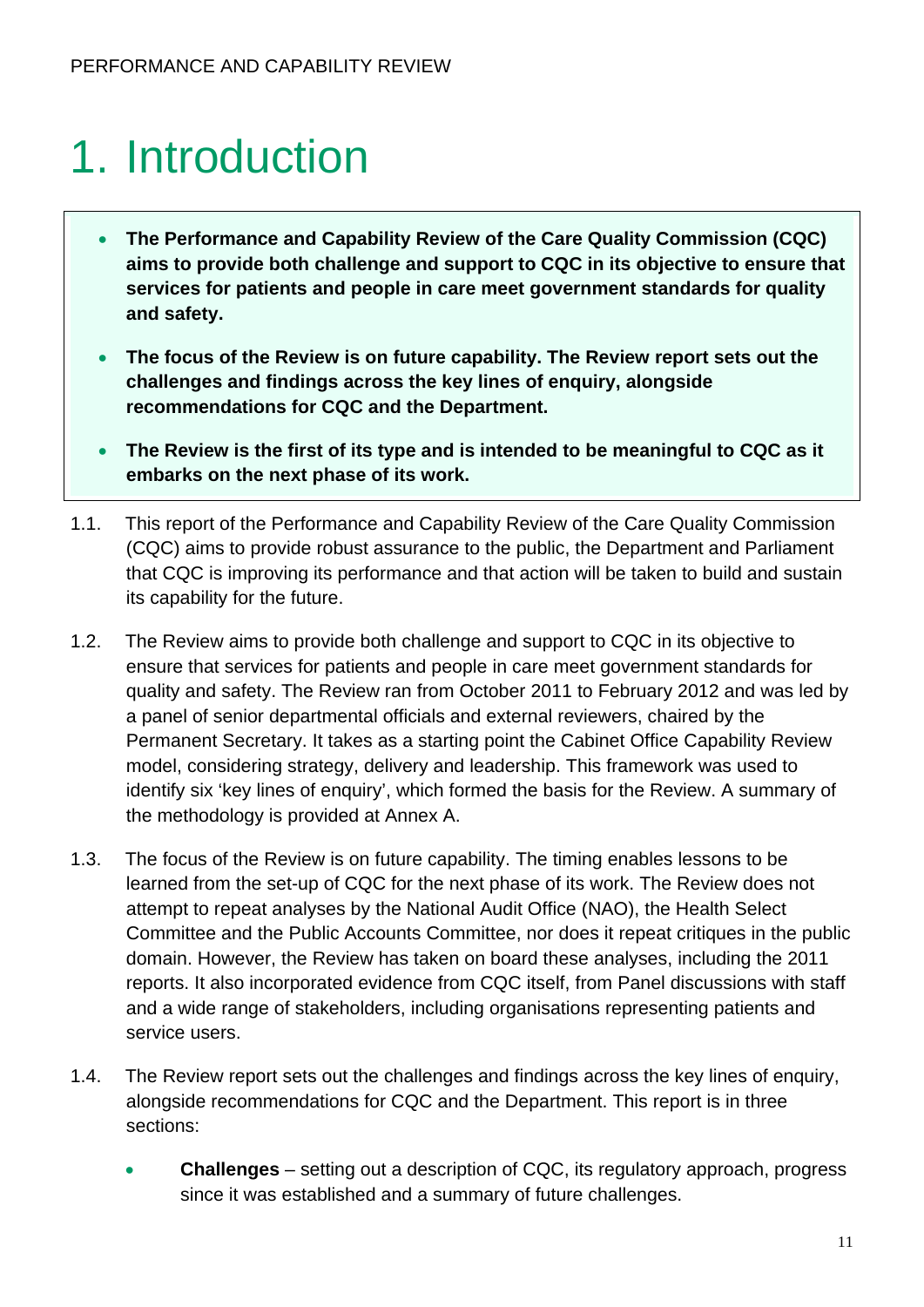- **Key findings** setting out for each key line of enquiry the issues identified by the Review and recommendations for future action.
- **Recommendations** providing further detail on each of the recommendations for CQC and the Department.
- 1.5. Based on this Review report, CQC will now be expected to set out, in its business plan for 2012/13, an agreed action plan providing detail of how these recommendations will be taken forward. The Department will also take action to help clarify the expectations of CQC's role and to strengthen its sponsorship arrangements.
- 1.6. The Review is the first of its type and is intended to be meaningful to CQC as it embarks on the next phase of its work. The Department intends to carry out capability reviews of each of its partner organisations as part of a programme of challenge and assurance.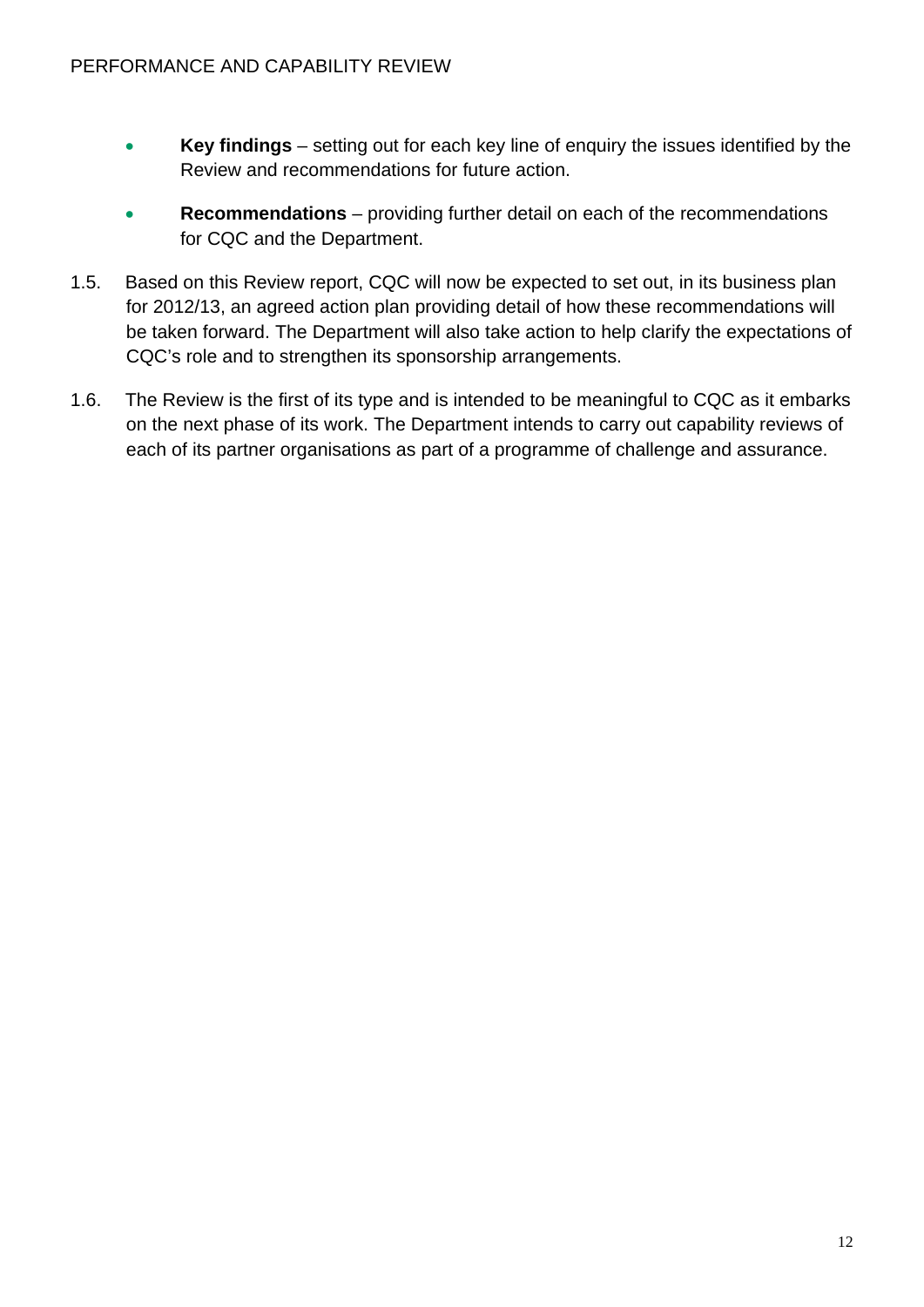# 2. Challenges

- **CQC is the independent regulator of health and adult social care in England. CQC provides assurance that health and care provision meets government standards of quality and safety. It was established in April 2009 and formed by the merger of three previous regulators.**
- **CQC's achievements are considerable and should not be underestimated. CQC has set the essential platform from which tougher regulatory action can be taken when needed if and where standards fall below acceptable levels. Yet, CQC has faced operational and strategic difficulties. Delays to provider registration, shortcomings in compliance activity and, at times, a negative public profile have together have seriously challenged public confidence in its role. With hindsight, both the Department and CQC underestimated the scale of the task. Even so, CQC could have done more to manage operational risks while its roles and functions changed.**
- **Progress has been made over the last six to nine months. CQC is getting on a more stable footing. However, looking forward, CQC will need to learn lessons from its early years to ensure it has the capability and capacity to respond to patient, public and Parliamentary expectations.**

# Care Quality Commission

- 2.1. CQC is the independent regulator of health and adult social care in England. CQC provides assurance that care provided by hospitals, dentists, private ambulances, care homes, in people's own homes and elsewhere meets Government standards of quality and safety. CQC protects the interests of people whose rights are restricted under the Mental Health Act. Once registered with the CQC, it is the responsibility of the registered organisation and its Board to comply with the government standards.
- 2.2. CQC has a key responsibility in the assurance of essential standards of safety and quality of health and adult social services. To enable it to meet this responsibility, CQC has identified two strategic priorities:
	- To focus on quality; and
	- To act swiftly to eliminate poor quality care.
- 2.3. To ensure care is centred on people's needs and protects their rights, CQC regulates health and social care through its quality and safety assurance regime by: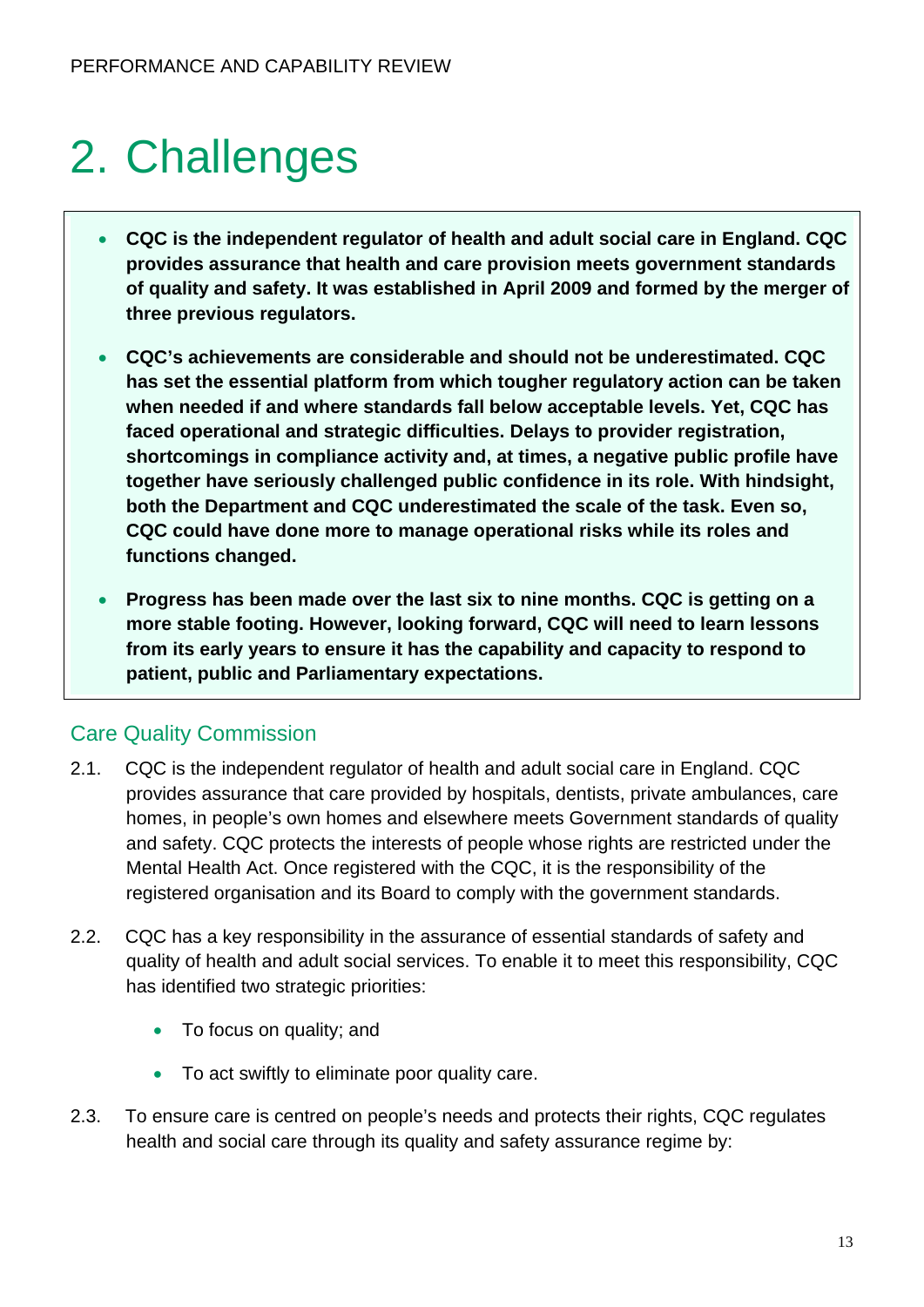- registering providers of regulated activities against essential standards of quality and safety;
- checking providers are complying with the registration requirements;
- using enforcement powers to ensure requirements are met or suspending or cancelling provider registrations where appropriate;
- undertaking special reviews; and
- monitoring the use of the Mental Health Act.
- 2.4. CQC's potential impact on the quality of care is felt across the health and care system, as its registered providers range from single-handed dentists, domiciliary care and care homes to entire NHS trusts.
- 2.5. CQC is an executive non-departmental public body, with an annual budget of around £160 million. CQC employs around 2,100 staff, of which more than half are front-line inspectors and assessors. Staff are based in four operating regions and at the customer service centre in Newcastle, with headquarters in London.

### Scale and Scope of Regulation

- 2.6. CQC was established in April 2009. It was formed by the merger of three previous regulators: the Healthcare Commission (HCC), the Commission for Social Care Inspection (CSCI) and the Mental Health Act Commission (MHAC). It initially regulated under the Care Standards Act 2000.
- 2.7. The first year was a transitional period as CQC continued to operate the existing regulatory frameworks of HCC, MHAC and CSCI, while developing the implementation of the new regulatory framework set out in the Health and Social Care Act 2008. The new framework, which was developed by the Department, was designed to be consistently applied across health and adult social care, and to put the needs of service users at the centre of the regulatory system.
- 2.8. Since April 2010, CQC has registered over 21,000 providers under the new regulatory framework, while simultaneously winding down previous frameworks. Until providers were registered with CQC under the 2008 Act, the new regulatory framework and associated enforcement powers could not apply to them.
- 2.9. Under the Health and Social Care Act 2008, providers were registered in tranches. As of December 2011:
	- 309 NHS providers were registered against the full set of registration requirements under the 2008 Act;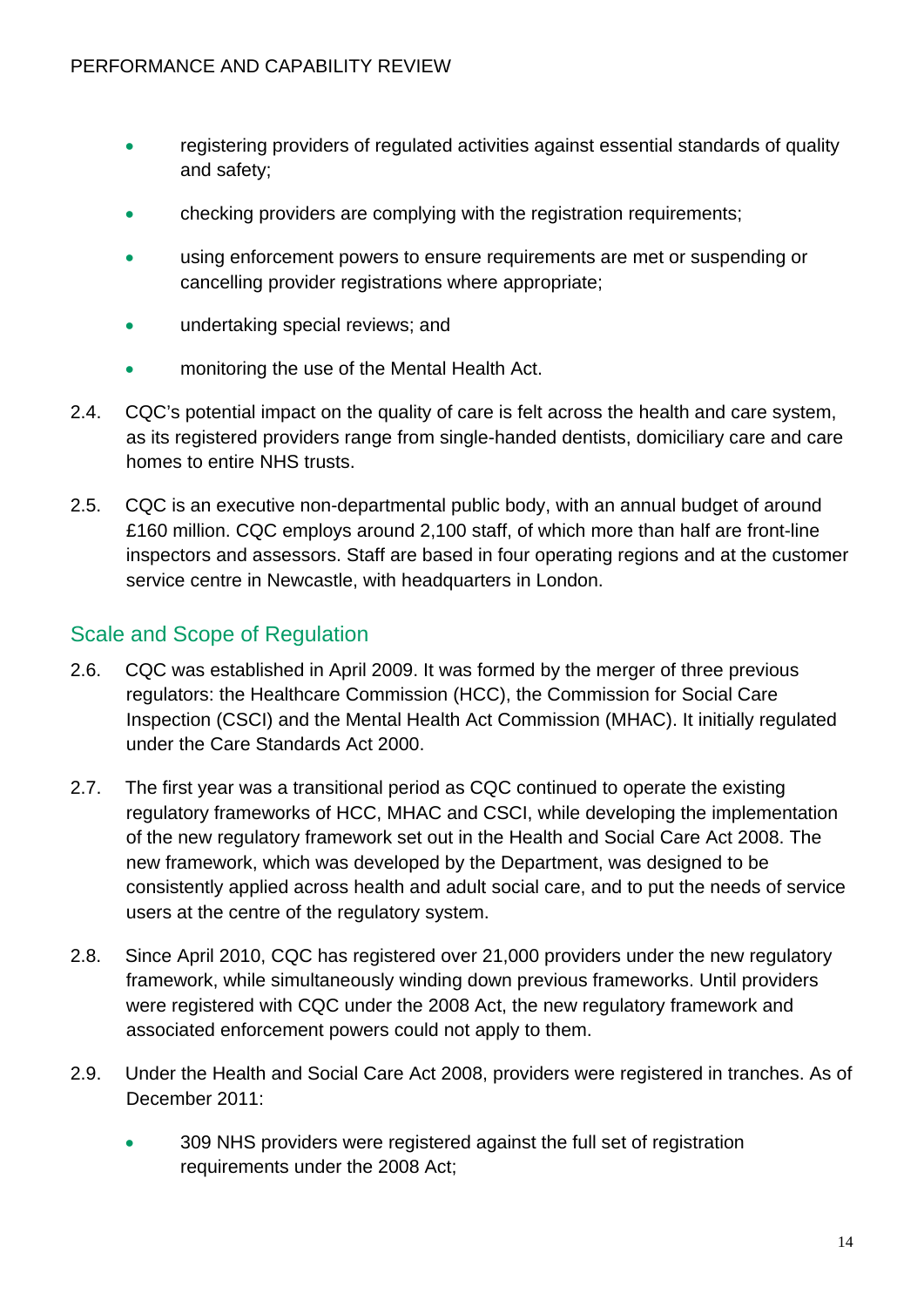- From October 2010, CQC registered over 12,255 independent healthcare and adult social care providers under the 2008 Act, replacing existing registration under the Care Standards Act 2000;
- From April 2011, primary dental care and private ambulance services were brought into the new registration system, with a further 7,686 providers registered;
- By April 2012, approximately 221 dedicated out of hours primary care providers and walk in centres will come into the registration system; and
- By April 2013, up to 10,500 other primary medical care providers, including GPs, are expected to have been registered.
- 2.10. Since April 2010, when registered providers first became subject to the new framework, 14,407 compliance reviews of health and social care locations, which usually involve an inspection, have taken place with 626 enforcement actions taken against providers.
- 2.11. In an average month, the National Customer Service Centre in Newcastle receives 16,350 calls, 4,700 email enquiries and 3,400 electronic applications. These figures include around 284 whistleblowing contacts, 1,990 safeguarding contacts and 19,232 notifications per month. The number of whistleblowing contacts more than tripled from 279 in the first quarter of 2011/12 to 1,161 in the third quarter, although the number of substantive follow-ups as remained relatively stable.

# **Progress**

- 2.12. CQC's achievements are considerable and should not be underestimated. Since 2009, it has brought together three different organisations and developed a new regulatory model, as well as registering over 21,000 providers and carrying out over 14,000 compliance reviews. The regulatory framework within which CQC works was developed by the Department, and was new at the time. The NHS had never been regulated before and no previous regulator has sought to cover health and social care using a common set of standards. CQC has set the essential platform from which tougher regulatory action can be taken when needed if and where standards fall below acceptable levels.
- 2.13. CQC also took a number of decisions in its first few years that have been successful, particularly on the operational side. For example, the creation of a centralised customer service centre at Newcastle has delivered savings. On strategy, the postponement of the registration of primary medical care demonstrates an improving understanding of their capacity, although it is too early to judge the impact.
- 2.14. However, CQC has also faced strategic and operational difficulties. The National Audit Office (NAO) and Health Select Committee reports particularly highlight the delays in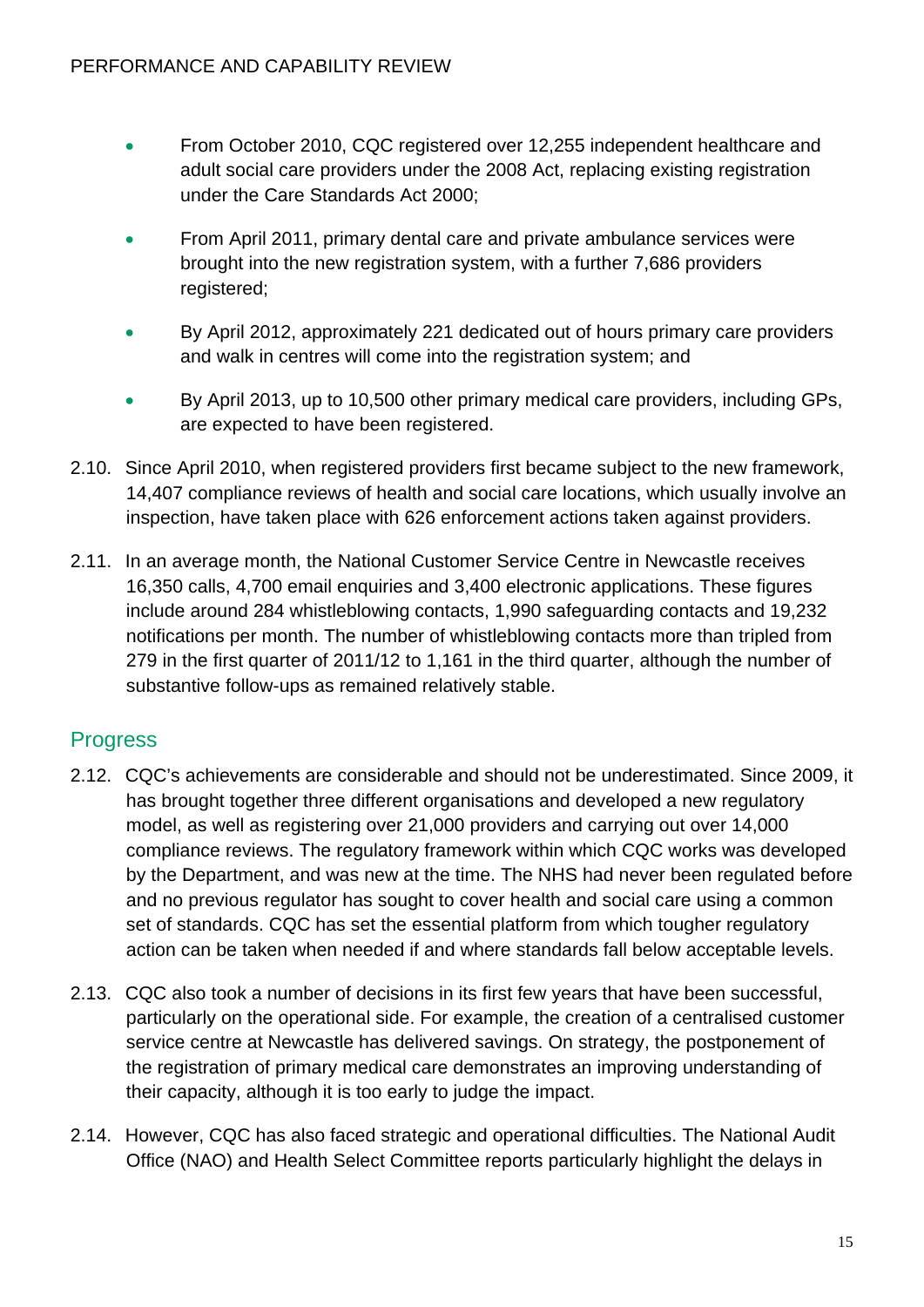transitional registration and the consequent impact on business as usual activity.<sup>1,2</sup> The Health Select Committee noted the fall off in CQC's compliance activity. The NAO echoed these concerns, but also highlighted the absence of strategic direction and clear measures of success. Both raised concerns about the reliability and quality of information available to inspectors to make decisions.

- 2.15. This Review reflects many of the concerns raised by the NAO and the Health Select Committee, but also identifies wider organisational challenges around the strategic direction of CQC, its role in the health and care system, and how that role is communicated.
- 2.16. Some of CQC's decisions have been the focus of external criticism. For example, the 2008 Act gives CQC the objective of 'encouraging the improvement of health and social care services'.<sup>3</sup> However, there has been some uncertainty over how it fulfils this role with CQC focussing on compliance against essential standards, rather than continuing legacy organisations' role to drive quality improvement above essential standards. This decision was supported by the Department and part of the criticism stems from unpopularity of the decisions, as well as the how the changes in role have been communicated.
- 2.17. High profile cases have brought CQC into sharp focus and the negative public profile has seriously challenged confidence in its role. More generally, public expectations of the regulator can be unrealistically high, and whilst CQC's role is to identify poor care and hold providers to account, it is not its role to provide care. With hindsight, both the Department and CQC underestimated the scale of the task of establishing a new regulator and bringing a new regulatory system into place, while also managing expectations of what CQC's role would be. At times, the regulator has been held responsible for poor provision that is not directly in CQC's control. Even so, CQC could have done more to manage operational risks as its role and functions changed.
- 2.18. Progress has been made over the last six to nine months, reflected in a new sense of purpose and confidence within CQC, as well as continued passion and commitment from the front-line. This message came from CQC, but also from national stakeholders, including partner organisations and providers. The positive messages included a new strategic focus on essential standards and improving use of data to support more proportionate regulation, as well as a recognition that CQC had created a new identity that was distinct from the legacy organisations.

1

<sup>1</sup> National Audit Office (NAO) (2011) The CQC: Regulating the quality and safety of health and adult social care

 $2$  House of Commons Health Committee (2011) 'Annual Accountability Hearing with the CQC'

 $3$  Health and Social Care Act 2008: Part 1 The Care Quality Commission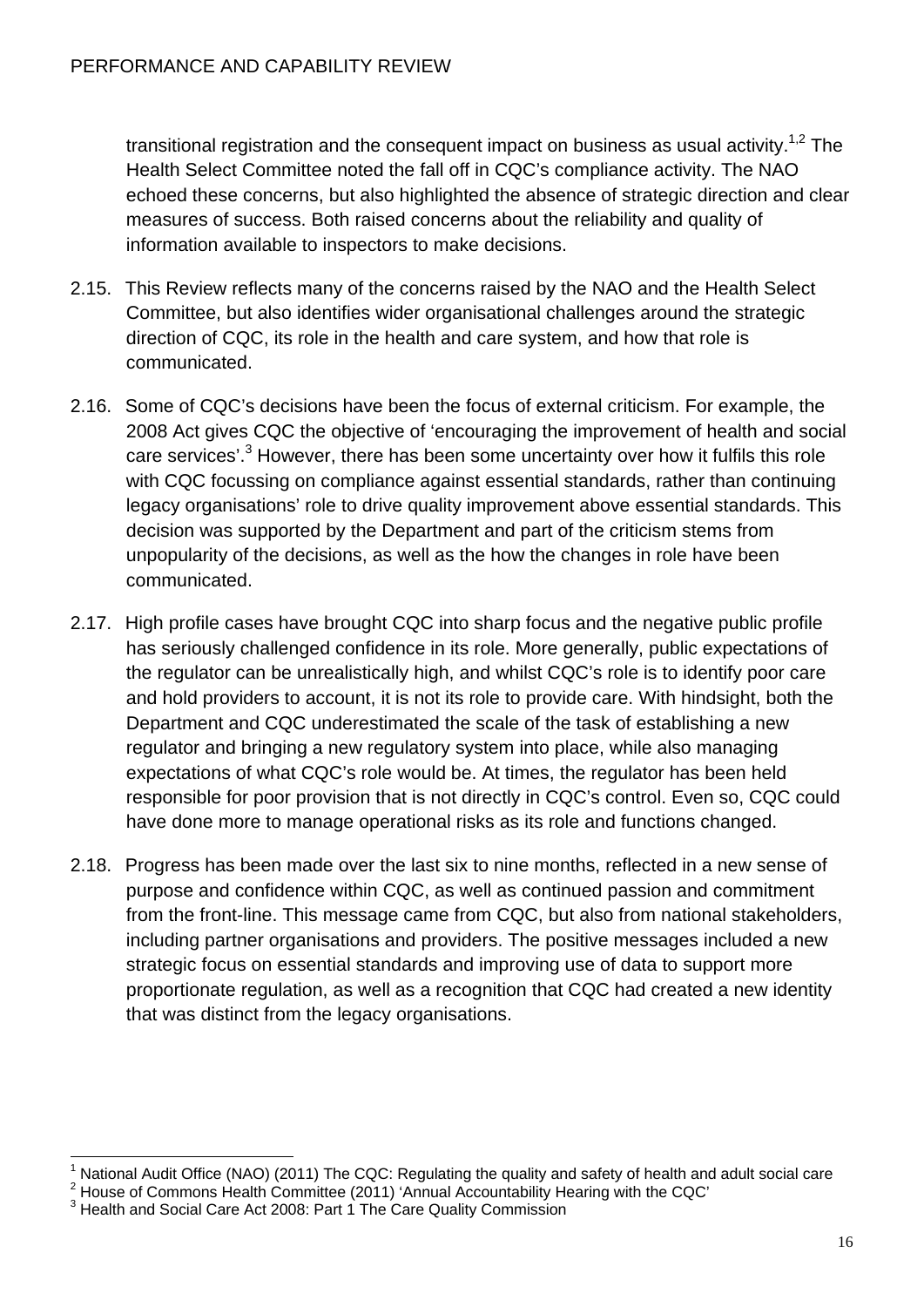# Future challenges

- 2.19. The early transition period has been difficult and lessons will need to be learned for the future. Important issues will need to be addressed to ensure CQC has the capability and capacity to respond to patient, public and Parliamentary expectations:
	- Firstly, CQC must become more strategic and set out more clearly what success looks like. Current limitations in strategic direction can make CQC too responsive to events, without being sufficiently clear on the resource implications, and can lead to uncertainty both within CQC and externally about its role in the wider health and care system;
	- Secondly, accountabilities are unclear. There is a blurring of the boundary between the Board and executive team, with the Board only recently moving to take on a stronger role to constructively challenge the executive team. In addition, the ongoing assurance and accountability with the Department need to be strengthened; and
	- Finally, the underlying regulatory model is new and consequently there is as yet limited practical evidence of its effectiveness. At a strategic level, there is not yet an assessment of the impact that regulation could have and has on risks at an aggregate or sector level. On implementation, CQC faces challenges experienced by regulators in other sectors, namely balancing consistency with flexibility, and building credibility with a wide range of stakeholders in different settings.
- 2.20. The majority view from the numerous stakeholders engaged in the Review was that they want lessons to be learnt from performance shortcomings of the early years. Recent improvements are acknowledged and there is much work to do to ensure CQC is a sustainably improving organisation delivering a respected regulatory system that protects patients and service users. That said, stakeholders that the Panel met wanted CQC to succeed – no-one advocated another re-organisation.
- 2.21. For the Department, the way it challenges and supports CQC also needs to be more strategic. Senior level participation in this Review has given us a deeper understanding of CQC, its strengths and where it needs to improve.
- 2.22. Separately, the Department has a commitment to keep the CQC regulations under review, to make sure they reflect best practice and keep up to date with developments in the provision of services. An initial review of the regulations is in its final stages with the laying of new regulations before Easter. The Department is already working with CQC in early stages of a second-stage review. The second-stage review will be more comprehensive, looking at the regulations as a whole to ensure the framework they set out is proportionate to the risk to people who use services, and will look at the extent to which CQC regulation can mitigate that risk.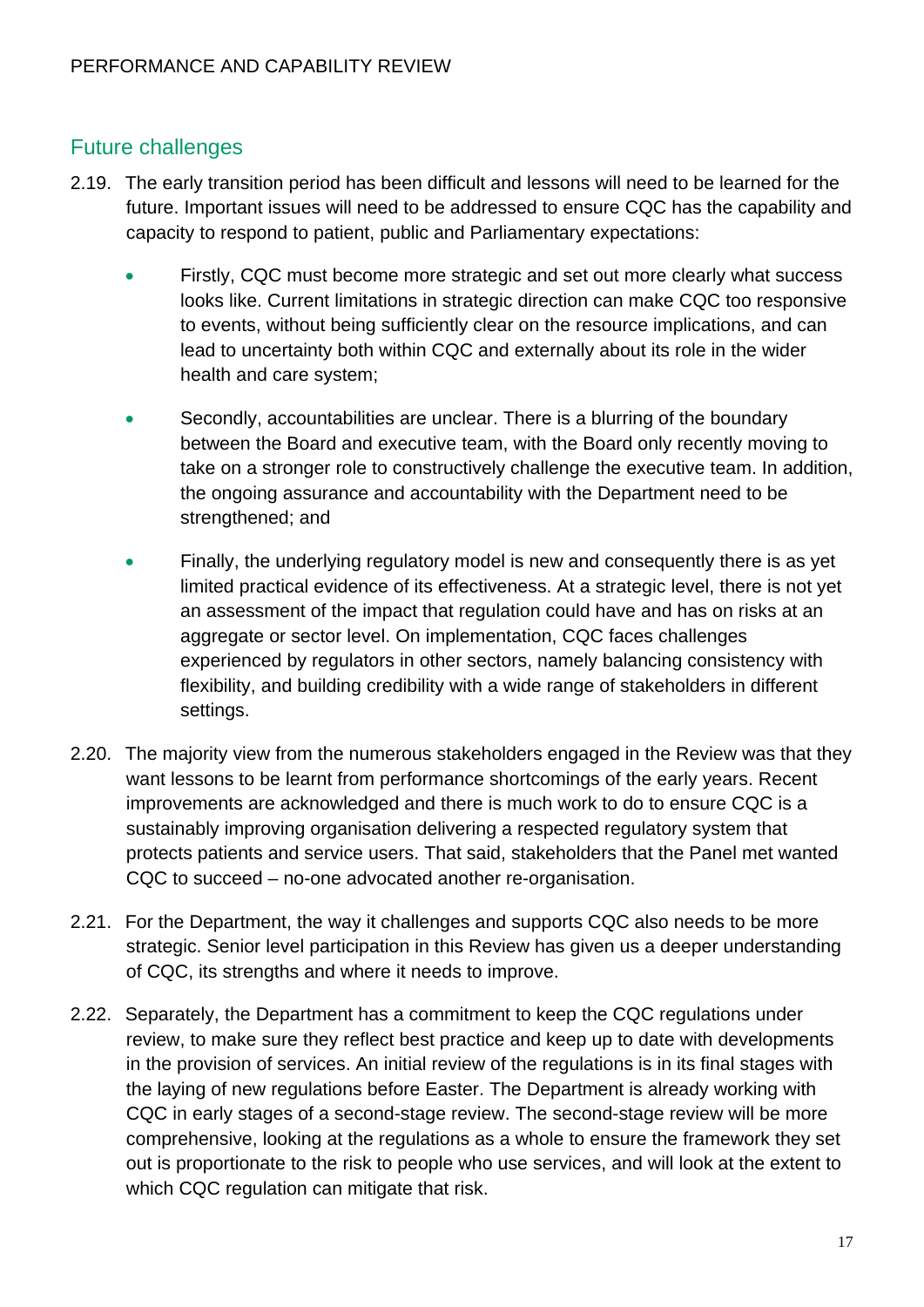2.23. As part of this review of regulations, the Department will consider any relevant recommendations of the Mid Staffs Inquiry, and the Public Accounts Committee and Health Select Committee reviews of CQC. The Department will also consider the effect of changes to the architecture, such as those coming out of the Health and Social Care Bill. The Department will be consulting formally on proposals later in the year.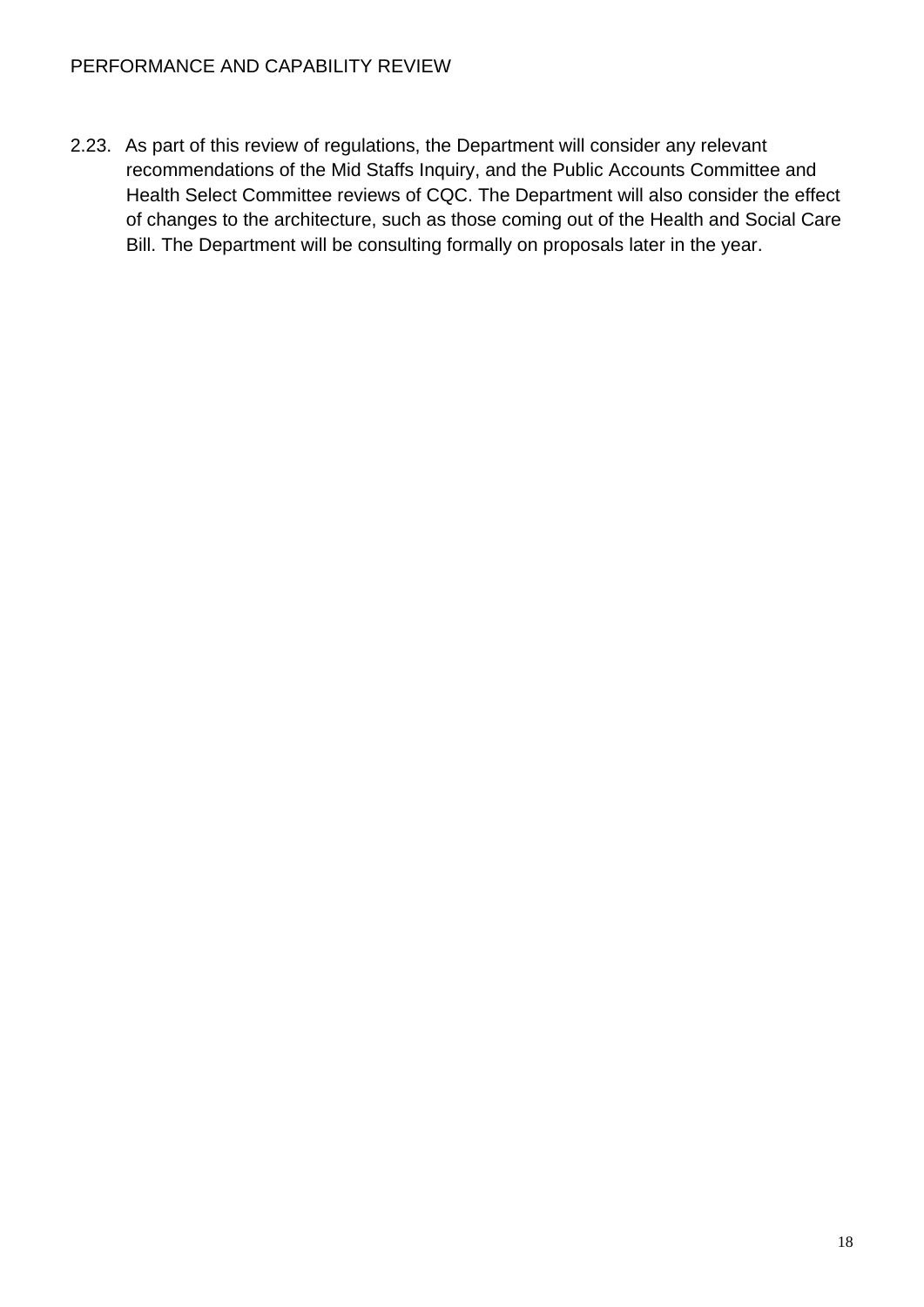# 3. Key Findings

- **CQC is demonstrating a new focus on core purpose and is strengthening its operational base. There is evidence of continuous improvement in operations and a clearer sense of a single organisation.**
- **To be able to meet expectations and fulfil its duties CQC must become more strategic. To help address the uncertainty, the Department needs to continue work on the 'who does what' for quality. However, CQC also needs to provide greater clarity about its three- to five-year strategy, to develop a better understanding of its impact and understand the expectations of its constituents. This clarity needs to start at the Board and senior level. Non-executive and executive teams need to be strengthened as a priority.**
- **The Department also needs to change the way in which it relates to CQC, by being clearer on what is expected, supporting CQC to explain publicly what it and other national bodies do, and giving more emphasis to performance and the sponsorship relationship.**

#### Meeting the challenges

- 3.1. The early stage of the Review looked at evidence across strategy, leadership and delivery and identified six 'key lines of enquiry', which represented the main challenges for CQC. These key lines provided a framework for the analysis, but also for considering how CQC can respond to future challenges:
	- **Strategy** Developing a clearer strategic direction and better understanding of CQC's role within the system to provide clarity to patients, to the public and to regulated services;
	- **Resources and prioritisation** Improving CQC's understanding of risks and the quality of management information to inform resource allocation decisions;
	- **Accountability** Strengthening the CQC Board and executive team, to ensure the organisation is equipped at the highest level, while also clarifying the relationship between CQC and the Department;
	- **Engagement and communications** Understanding the expectations of stakeholders and responding as a learning organisation, while continuing to strengthen internal engagement;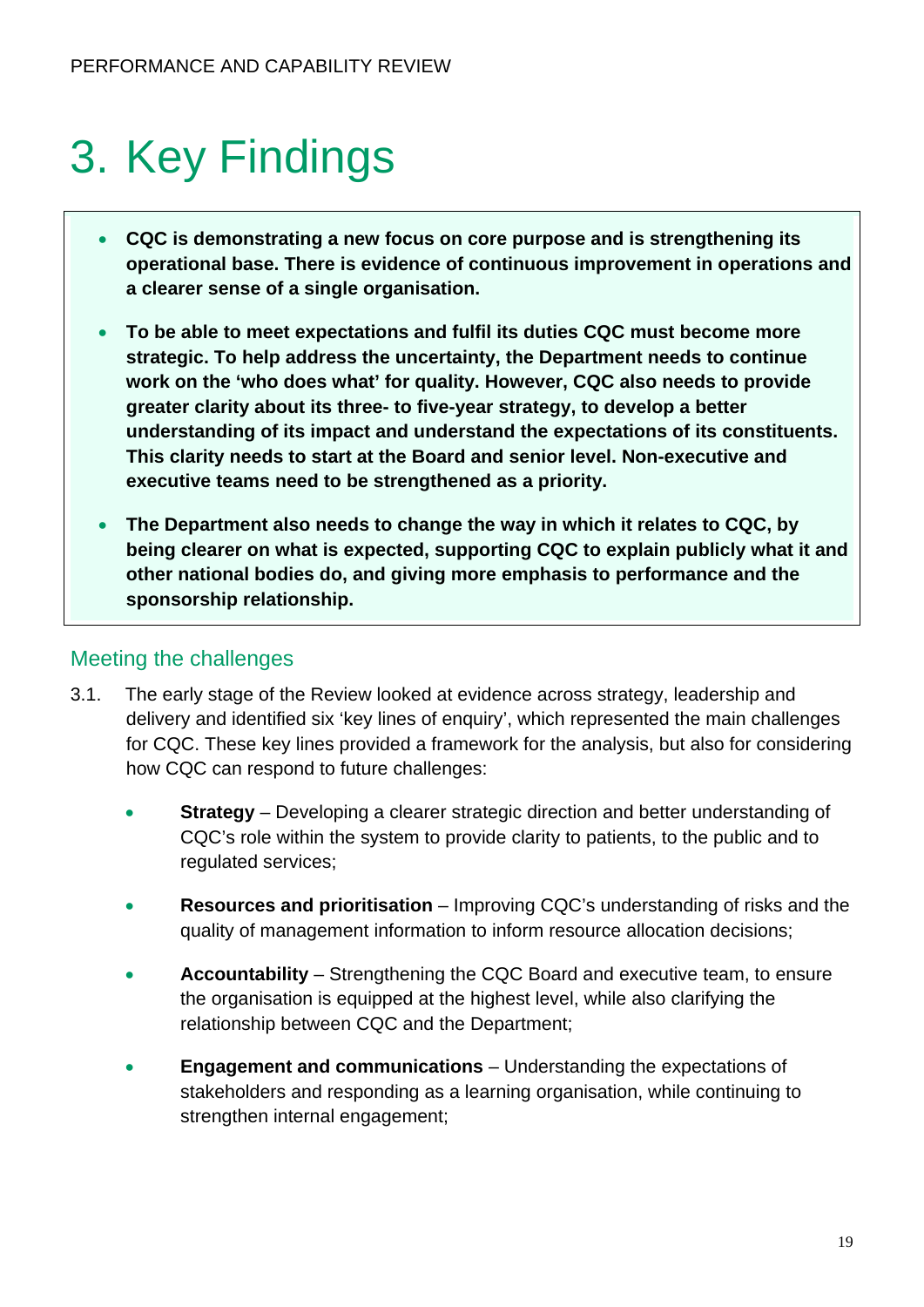- **Development of the regulatory model** Tightening the regulatory model to ensure a rigorous, evidence-based approach that responds in a proportionate way to levels of risk; and
- **Delivery of the regulatory model** Improving the effectiveness of delivery, and ensuring the right capacity and capability on the front-line to improve consistency and professionalism in regulatory decisions.

# **Strategy**

*Over the last few months, there is evidence that CQC is demonstrating a new focus on core purpose...* 

- 3.2. Since early last year, CQC has developed greater internal clarity on its role and purpose i.e. to ensure compliance with essential standards. This message is beginning to be understood externally, although is not always welcome, for example, in relation to CQC's move away from legacy organisation's use of star ratings in adult social care.
- 3.3. The clearer purpose is reflected in new priorities, articulated by CQC in a strategy refresh from November 2010, which are 'to eliminate poor quality care' and to ensure care is 'centred on people's needs and protects their needs.' This prioritisation has in part been a reaction to experience and external events, but is also recognition of the scale of the task facing CQC, which many stakeholders have said was initially too ambitious.
- 3.4. The new focus is increasingly well understood within CQC, with a consistent message heard from the centre and efforts to cascade the message to frontline staff. For example, staff in the regions who the Review Panel met gave a consistent message concerning key priorities and regulatory approach.
- 3.5. To underpin the current strategy, CQC has developed a corporate scorecard, which brings together information on operational activity and key performance indicators. The scorecard and risks are reviewed on a regular basis by the executive team and the CQC Board, and are used to aid strategic decision making.

#### *…but there remains uncertainty on CQC's longer-term strategic direction and its role in the system and the impact of its regulatory model*

3.6. The limitations in CQC's strategic direction in part result from uncertainty about their role compared to other regulators, commissioners and providers. While CQC need to be clear on how they carry out their functions within the system – and could take greater opportunities to contribute as a 'thought leader' on quality and quality improvement – the Department has ultimate responsibility for overall system design. To help address the uncertainty on CQC's role, **the Department of Health, through the National Quality Board, needs to build on work already underway with CQC and others to develop explicit statements as to the distinctive roles of national bodies in assuring**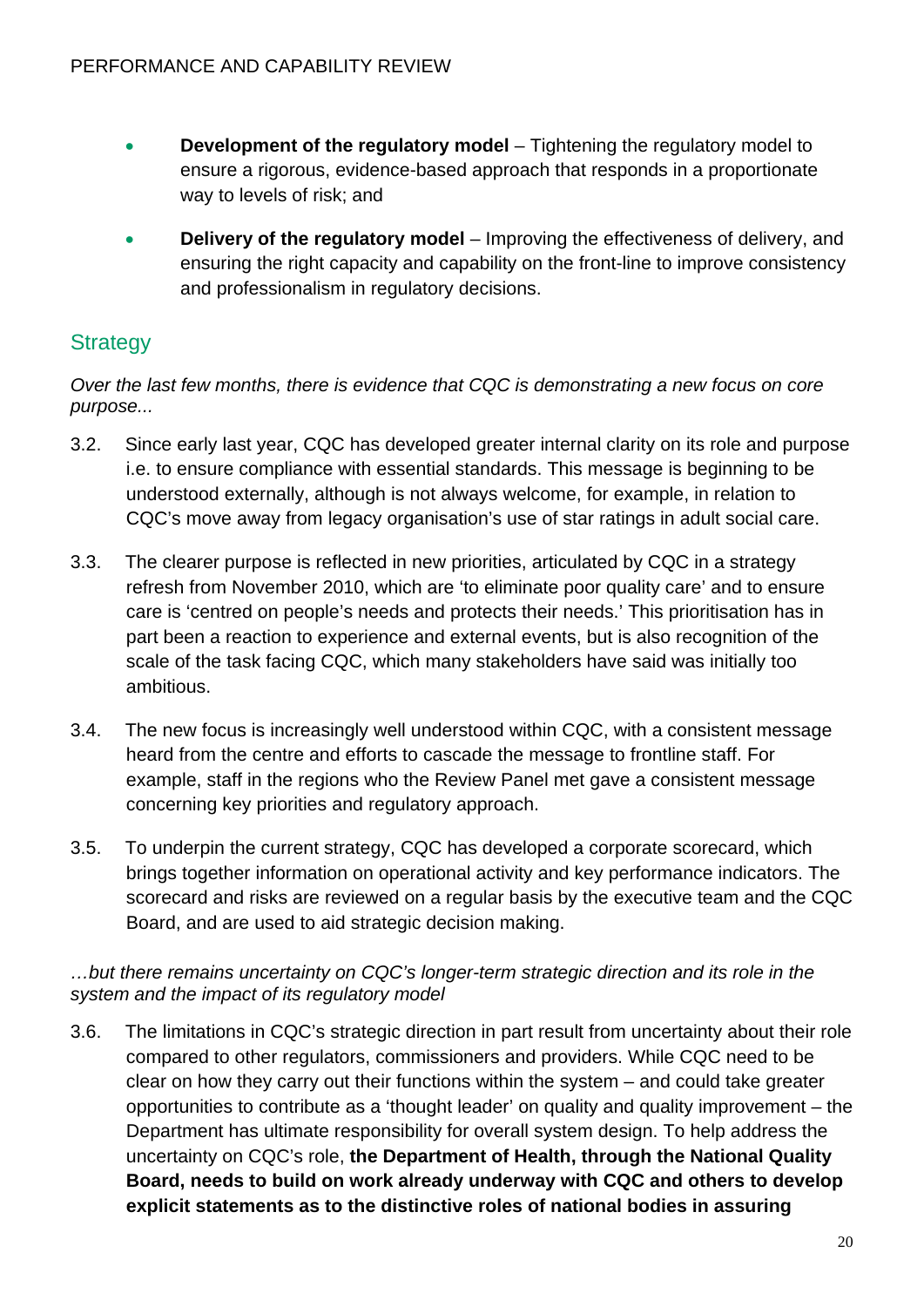#### **quality and providing incentives for quality improvement – the 'who does what' for quality (Recommendation 1).**

- 3.7. Although CQC's core purpose is recognised externally, its strategic prioritisation of essential standards is not understood at all levels. In part, the uncertainty stems from the legacy of bringing together three organisations, but it also reflects unpopularity of some decisions, including on its role in quality improvement in social care, and limitations in setting new strategic direction. Clearer strategy would give CQC greater confidence on how it carries out its functions and enable push back on external pressures. The NAO report highlighted the need for clearer strategy, concluding that CQC 'has not made it clear what success in delivering its priorities would look like.<sup>4</sup>
- 3.8. CQC should consider a revised strategy to clearly express its role and to reflect the changing context within which CQC's role of monitoring and assuring essential standards and minimising risk is delivered. This strategy should include the economic context, the role of provider organisations, and health and care reforms. **CQC's strategy needs to be revised, explaining what role and impact its regulatory action is intended to have in specific sectors over time (Recommendation 2).**
- 3.9. Understandably, focus so far has been on operations, but this focus has potentially been to the detriment of strategic planning. Consequently, there are risks that strategic direction is implicitly set by operational decisions. For example, decisions to move to annual inspections or on the mechanism for GP registrations may have wider implications for strategic direction of the regulatory model. CQC need to keep under review the effectiveness of the regulatory model, the long-term direction of CQC and wider developments in regulation in the health and care sector, potentially through a dedicated strategy team. **Within CQC, action is needed to improve strategic planning and analytical capacity (Recommendation 3).**
- **rigorously track performance (Recommendation 4).** 3.10. Although CQC has worked on measuring progress, the scorecard tends to focus on internal processes. In common with many other regulators, the lack of comprehensive performance metrics presents challenges in setting direction and demonstrating success.<sup>5</sup> It can also make it difficult to set clear expectations externally. **Clearer measures of success and simple strategic performance metrics to be developed by CQC, working with the Department and other stakeholders, and then used to**

# Resources and Prioritisation

*CQC has strengthened its operational base and work is in train to understand current and future risk…* 

 4 NAO (2011) The Care Quality Commission: Regulating the quality and safety of health and adult social care 5  $5$  NAO (2008) Regulatory Quality: how regulators are implementing the Hampton vision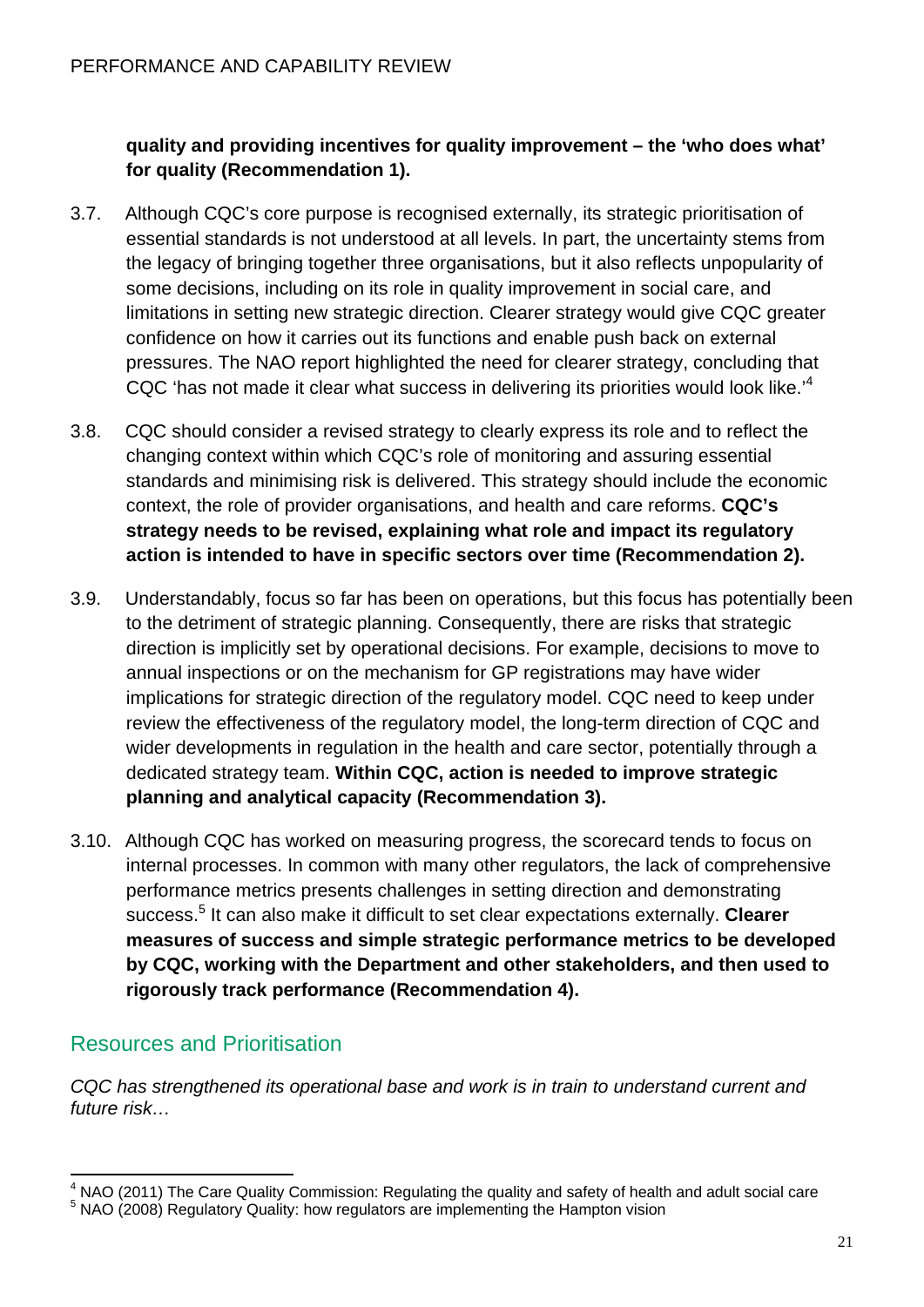- 3.11. CQC is continuing to develop activity-based information, and using this information to inform both resource allocation decisions and operational efficiency. The management information is also used to understand the costs of activity to inform different approaches to regulation.
- 3.12. CQC has developed a clearer strategic framework for assessing regulatory risk of certain providers and business risk within CQC, as well as the strategic risks of not meeting certain objectives. This work is important and needs to be accelerated as it should underpin management decisions about future resource allocations.
- 3.13. CQC has also demonstrated learning from previous experiences. For example, the Newcastle Customer Service Centre has improved the system for handling variations to registration and more detailed plans are in place for managing vacancies. CQC has also set out plans for establishing HealthWatch England, and also for local intelligence and user voice to be gathered from local HealthWatch organisations.

#### *… but further improvement is needed on management and risk information, alongside greater assurance that CQC is able to meet future priorities*

- 3.14. The volume of data is improving through CQC's Quality Risk Profile (QRP), with steps taken to incorporate user voice more widely in decisions. However, CQC recognises that while data gathered on NHS providers is relatively strong, in the social care sector there is a gap. In part, the lower quality of data reflects that the model has only been operating for a short time, but is also a feature of the sector. As a linked point, there are opportunities to use QRP data to identify emerging trends in locations and sectors, and to understand more clearly the impact of how and where it allocates its resources. Both the NAO and Health Select Committee reports found that the implications of different resourcing decisions had not been well analysed or understood. Analysis of risk reduction is essential to underpin decisions about how resources are deployed. **Priority should be given to work now underway to improve risk management and assess how different regulatory options, including thematic reviews, frequency of inspections and possible focus on selected standards, can help to reduce risk (Recommendation 5).**
- **to make resource allocation decisions (Recommendation 6).** 3.15. The Board raised concerns that while data was available, it was difficult to contextualise. Management information systems are improving, but are still not strong enough to inform strategic decisions. Working the other way, the impact on the front line of national decisions or events are not always clearly assessed and acted on nationally to ensure resources are in place at a local level. Stakeholders also commented that 'CQC need to better understand where the money goes.'6 **To address these concerns, CQC needs to improve the quality and transparency of management information that is used**

<sup>1</sup> 6 National Provider Organisation, Stakeholder Breakfast, January 2012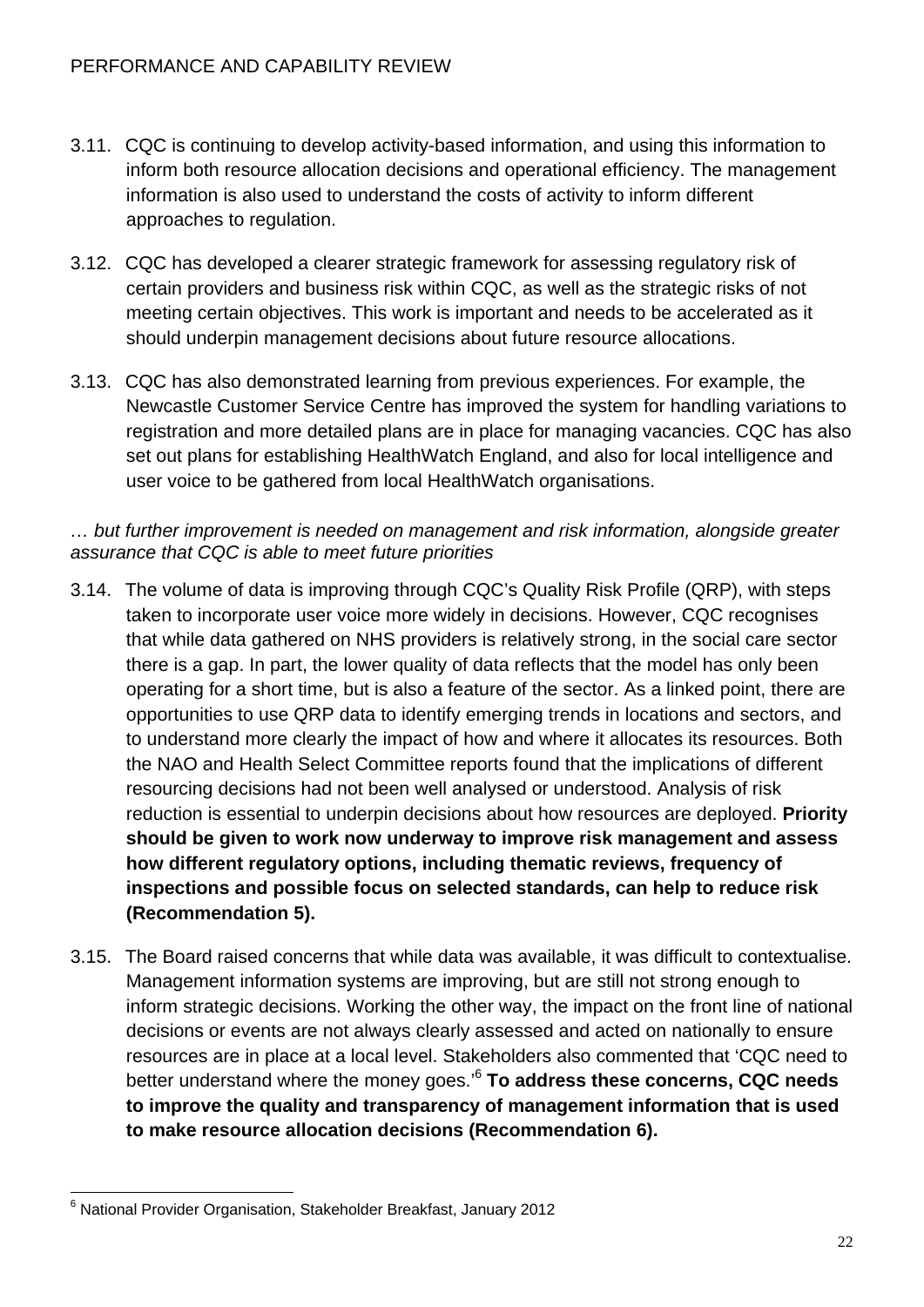3.16. There remain risks around taking on new responsibilities, for example, inspecting dentists, HealthWatch England, joint-licensing with Monitor and particularly registering GPs. Similarly, the proposals to take on the Human Fertilisation and Embryology Authority (HFEA) and the Human Tissue Authority (HTA), on which the Government will consult, will have both policy and financial implications that the Department and CQC need to understand. To ensure transparency on how they will meet current and future potential commitments, **CQC needs to act to ensure that robust and costed plans are in place for taking on responsibilities; that these plans are the subject of independent test and assurance; and that they are agreed with the Department (Recommendation 7).** 

# **Accountability**

*There has been a shift in gear since Spring 2011, with the leadership team demonstrating greater confidence and providing more challenge…* 

- 3.17. The early years of transition have been a challenging time for the CQC Board and the executive team, but there are signs of stability. Clearer corporate governance structures are now in place. For example, there are regular Board meetings in public and a clearer set of strategic priorities for those meetings.
- 3.18. The CQC leadership has been more visible and is demonstrating greater confidence. The Board has begun to move from a position of supporting the executive team to one of being more challenging. Board members have more recently been involved in setting strategy, including contributing specific pieces of work on clinical expertise and regulation.
- 3.19. The relationship with the Department is generally effective, with regular contacts at working level and regular exchange of information. There are regular quarterly accountability review meetings between CQC and the responsible Director General, as well as regular meetings with Ministers. These meetings provide the opportunity for full and frank discussion on performance and on strategic issues.
- 3.20. Work is also underway within the Department to bring more rigour to the way it sponsors and holds to account the health regulators, including CQC, and the arms length bodies that it funds and sponsors. The Department, for example, as developed clear framework documents and is putting in place a dedicated sponsorship support team.

#### *…but longer-term success will rely on clearer corporate governance and accountability, particularly for the CQC Board*

3.21. The supportive and collaborative approach taken by the Board may have been appropriate during transition, but has contributed to an imbalance in the focus towards operational aspects. The Board needs to provide greater challenge to executive team on current performance, but also to take a longer term view to anticipate future changes.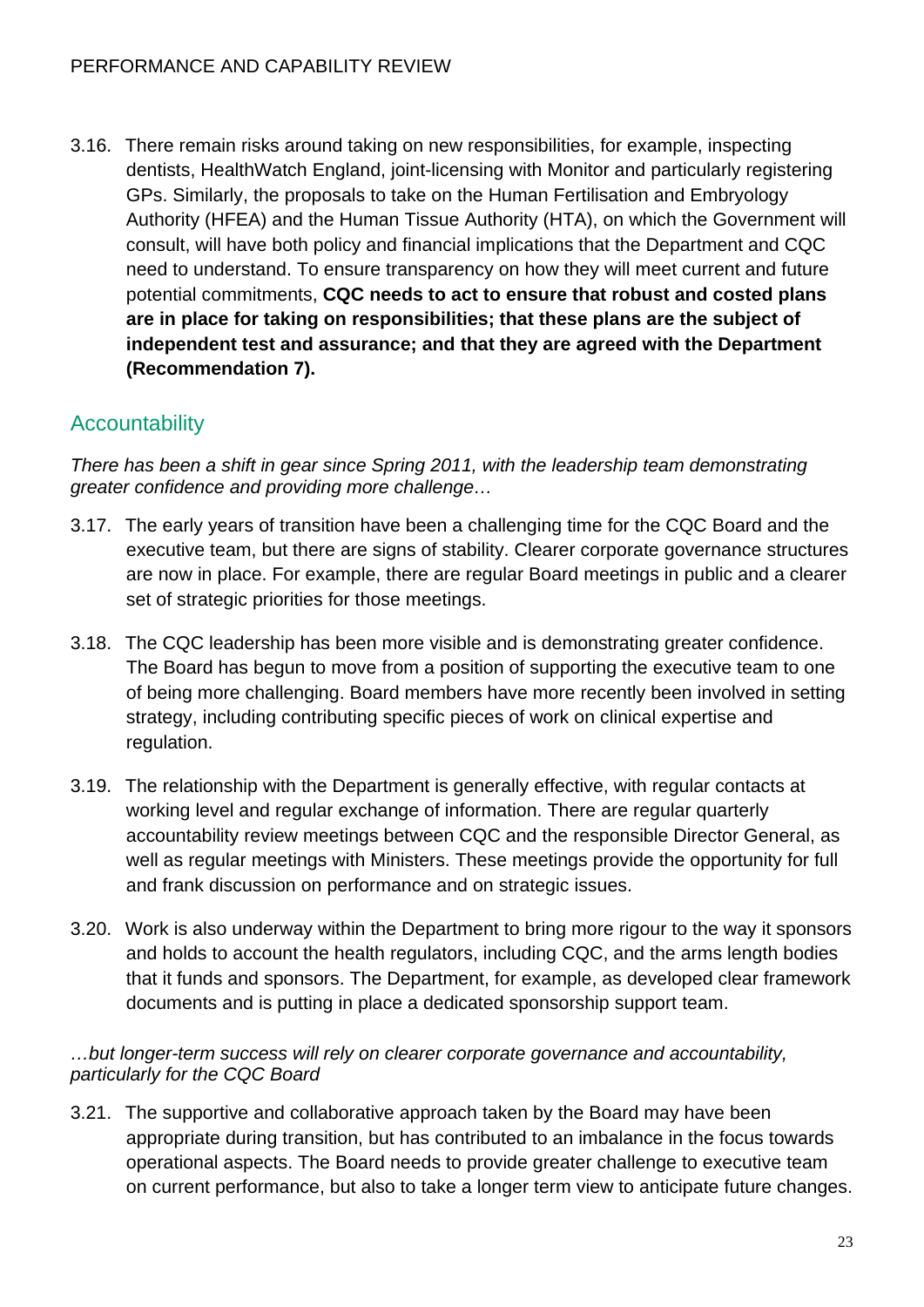Understanding the role of Board will be of increasing importance with the establishing of HealthWatch England.

- 3.22. Of more immediate concern, over the last few months, relationships on the CQC Board have become fractured. As a priority, the Department should ensure that the differences that have arisen do not impair the CQC Board from undertaking its statutory functions.
- 3.23. The Department should take action to address the current vacancies on the Board, and in making appointments and expanding membership, should consider including broader experience, for example, from the charitable and independent sectors, other regulators and the private sector.
- 3.24. However, the Department should also have regard to the long-term vision for the Board, and will need to ensure that the Board has the right mix of skills and capability. The Review found that there is a strong case for introducing a unitary Board as part of a new corporate governance structure, to enable a tighter accountability relationship between non-executives and senior executives. **The Department should take steps to strengthen the Board and Board structures, including changing the Board so that instead of comprising only non-executives, it becomes a unitary board of majority non-executives with senior executives on the board where they can be held to account (Recommendation 8).**
- 3.25. More work is needed to enable members of the Board to carry out their roles effectively and operate more clearly as a team, including recognising issues of equality and diversity. A clearer definition of roles and responsibilities would need to include the roles of any new Board members, such as the new Chair of HealthWatch. To help address these concerns, **CQC needs to review and reinstate the Board support and development programme (Recommendation 9).**
- 3.26. The executive team has been focussed on meeting the operational challenges, particularly the timetable for registration and targets for inspections. Now that CQC has started to establish itself, it faces new challenges The Review heard concerns from stakeholders over the capability of the executives as a whole, including on strategic thinking and organisational design, as well as a perceived lack of hands-on experience of managing health and care services. **Capability at executive level needs to be strengthened with greater strategic capability, and more and wider sector-specific expertise (Recommendation 10).**
- 3.27. The relationship with the Department has generally been open, but there can be uncertainty over the terms of the relationship on both sides. There also remains uncertainty between the Department and CQC on the strategic risks facing CQC and on how the Board, as well as the Accounting Officer, relate to the Department. **The Department should strengthen the arrangements for ongoing assurance and accountability of CQC, in a way that is consistent with CQC's status as an independent regulator (Recommendation 11).**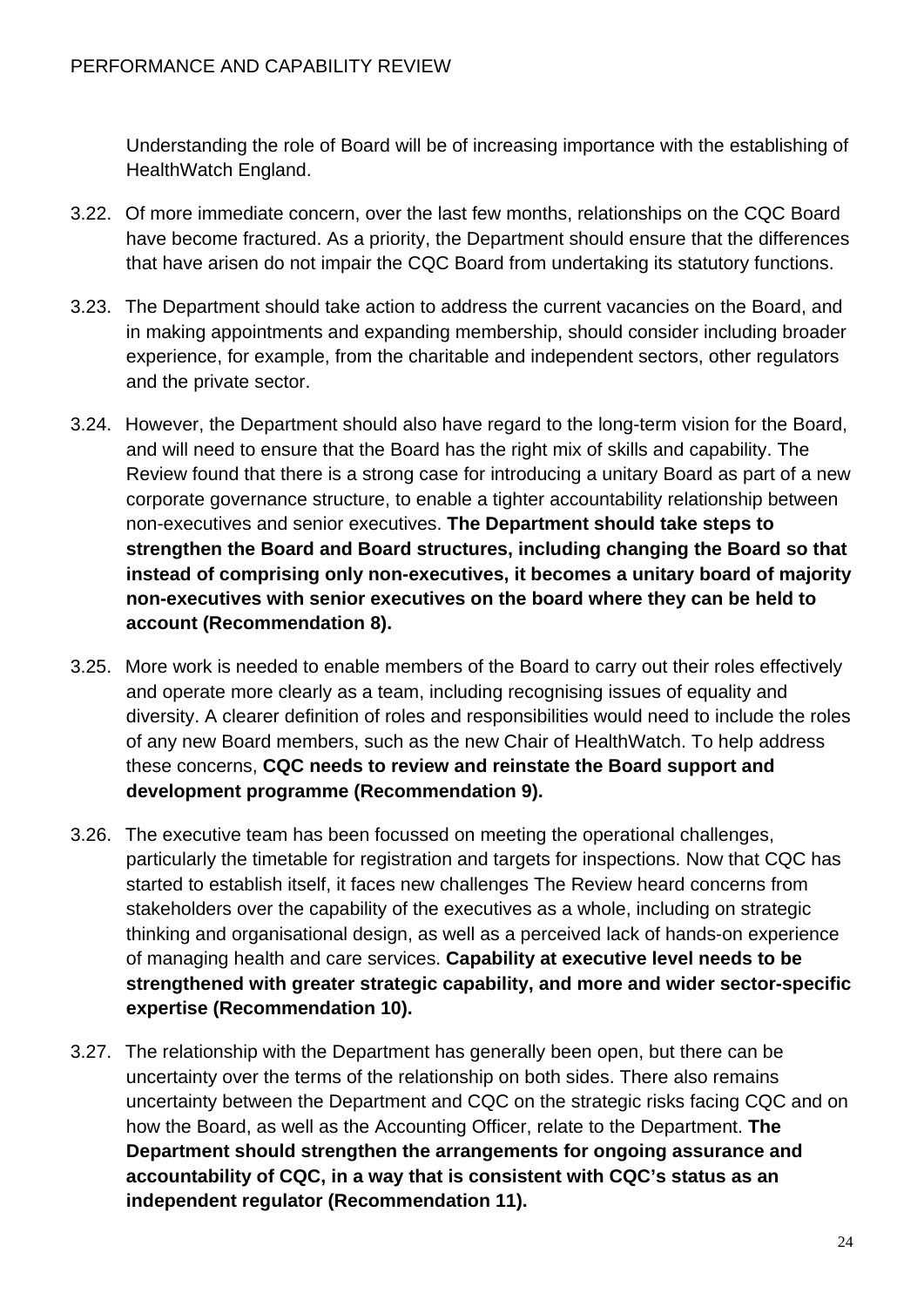# Engagement and Communications

*CQC have worked hard to bring together the three legacy organisations and clarify their core purpose, and have developed generally good working relationships with their key partners…* 

- 3.28. The Review Panel heard positive messages from national stakeholders on CQC's engagement and consultation, including good working relationships with other health and care regulators. The Panel heard that the leadership of CQC are open to feedback, and are willing to listen and to act on issues raised about the organisation. The majority view of stakeholders was that they want to make the existing system work. Improvements are needed and lessons need to be learnt from performance shortcomings in the early years. However, no-one the Panel met advocated for a complete re-organisation.
- 3.29. At regional and local level, stakeholders indicated that there have been also improvements, at least for some groups and sectors. On the visit to Birmingham, the Review Panel heard that relationships are 'not perfect'.<sup>7</sup> For example, some providers wanted compliance managers to establish greater dialogue and openness. However, improvements had been made. For example, some stakeholders noted 'a positive shift in the organisation' and had found CQC staff to be responsive, providing a constructive challenge to the sector.<sup>8</sup> In terms of engagement with the public, establishing HealthWatch England provides the opportunity to improve links with patients and users of services.
- 3.30. Internally, CQC have clearly faced challenges on bringing together three different organisations. Individuals have had to give up previous ways of working. However, indications from staff are that legacies of former organisations are being left behind, with new recruitment helping to create a new cadre of CQC inspectors and new identity.
- 3.31. Similarly, staff morale following transition is improving, with some good examples of staff engagement, including internal engagement by regional managers with frontline staff. Senior management away days and communication through new media was beginning to draw teams together across the country.

#### *…but will need to build on these relationships to understand and manage the expectations of its diverse stakeholders, including regulated providers, staff, patients and users, and the wider public*

3.32. CQC has been under high levels of public scrutiny but its record on external communication is mixed. The responsibilities of CQC are not always understood. Many provider organisations that the Review Panel met, although sympathetic to the scale of CQC's task, expressed discontent about CQC's record on engagement. For example,

1

<sup>&</sup>lt;sup>7</sup> Provider, Birmingham Visit, December 2011

<sup>8</sup> National Provider Organisation, Stakeholder Breakfast, January 2012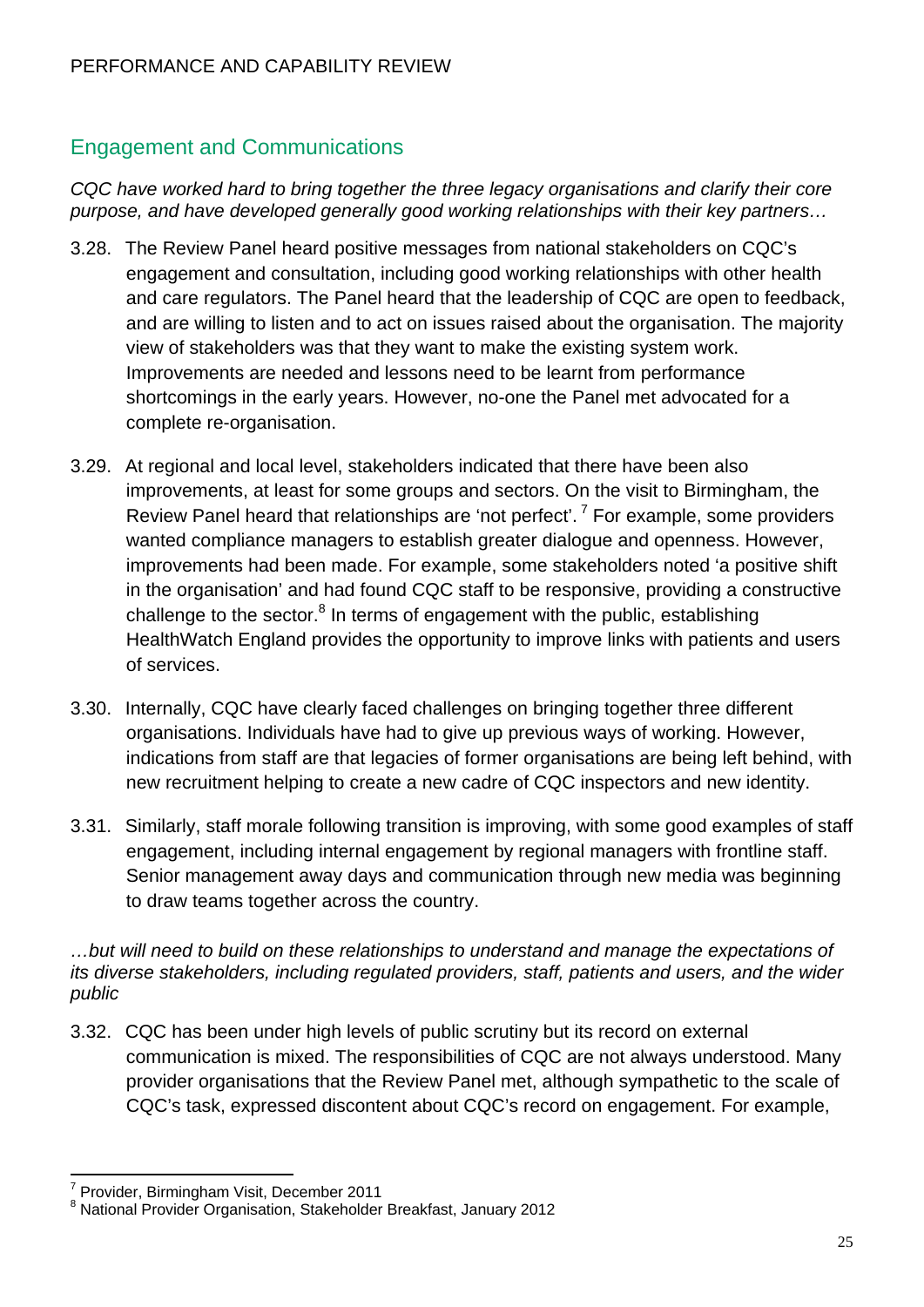they indicated that key decisions on fees and role in quality improvement had not been sufficiently well explained.

- 3.33. The introduction of registration and fee recovery, with the Department asking CQC to move to full cost recovery, has made CQC's engagement challenging with some sectors. Although these decisions were made by the Department, providers raised significant questions over planning and handling. At national level, CQC collects views of stakeholders, including for example the provider sentiment survey, but is not explicit on how it manages feedback and takes appropriate action. For example, some providers report that CQC's approach to inspection can drive disproportionate or outmoded activity that does not help to improve patient outcomes. **CQC needs to be more proactive and systematic in understanding the expectations of stakeholders and demonstrating it is a learning organisation (Recommendation 12).**
- **joint effectiveness and reduce burden on providers (Recommendation 13).** 3.34. Health and care providers face different types of regulation for legitimate reasons, but with risks of duplication and bureaucratic burdens. CQC has carried out work with other regulators to address the burdens. However, stakeholders commented that CQC needs 'to better understand its constituents'.<sup>9</sup> Looking forward, understanding the position of stakeholders will help engagement but also reduce burden across the system. Although not incumbent on CQC alone, **CQC should raise its game and take a lead in working more closely with other regulators within the health and care sector to increase**
- 3.35. The first three years have been difficult for CQC. Morale was relatively low, according to staff survey results from July 2010, but commitment remains high as more recent updates to the staff survey demonstrate. The recent focus on staff engagement needs to be maintained and put on a more regular footing to meet future challenges. In common with large organisations with a national footprint, there are risks of a gap in CQC between the centre and localities, which can lead to inconsistency of service. Visits to regional offices and discussions with stakeholders suggested that consistency of service in compliance and inspection was patchy. Stakeholders commented that 'CQC judges providers on a Board to Ward basis. We want to see CQC demonstrate these behaviours' with clearer governance and front-line consistency.<sup>10</sup> Links have been strengthened between the centre and the regions, including recent visits by the executive team and more systematic communications. Building on this work, **greater coherence and consistency is needed between the centre of CQC and its operational frontline, specifically, with the locally-based inspection teams (Recommendation 14).**
- 3.36. On a specific point, concerns have been raised about how far the former Mental Health Act Commission (MHAC) functions have been integrated. The Panel noted that the important role of the Mental Health Act component of CQC's work receives insufficient

\_\_\_\_\_\_\_\_\_\_\_\_\_\_\_\_\_\_\_\_\_\_\_\_\_\_\_\_\_\_\_\_\_\_<br><sup>9</sup> National Provider Organisation, Stakeholder Breakfast, January 2012

<sup>&</sup>lt;sup>10</sup> Provider, Stakeholder Breakfast, January 2012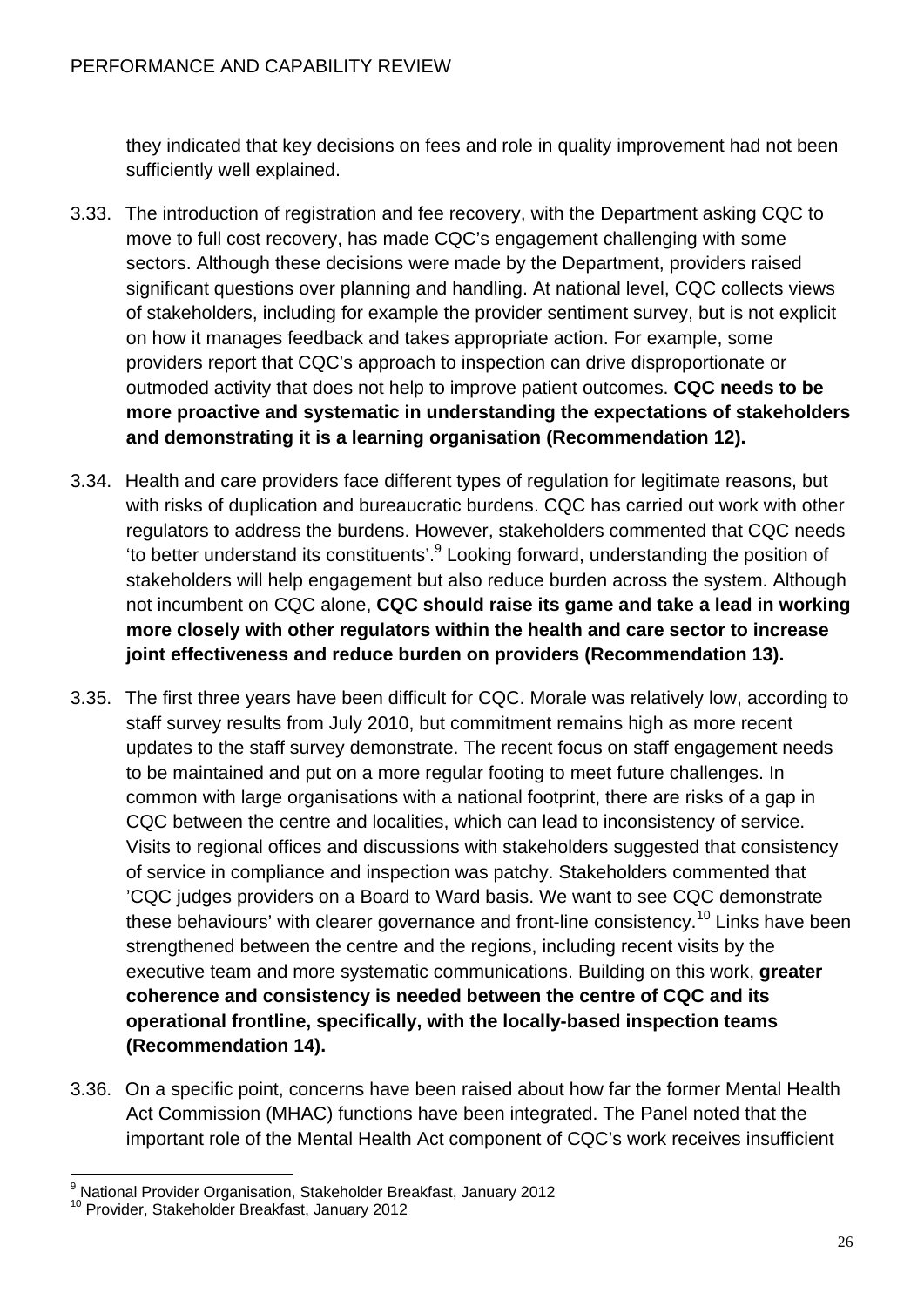**communications (Recommendation 15).** profile, both internally and externally. Development of information management systems, metrics and infrastructure has been slow, and the communications challenge is significant given the working patterns of the Mental Health Act Commissioners. **Links between the Mental Health Act functions and the rest CQC need to be strengthened, including clearer metrics, information management and** 

# Development of the Regulatory Model

*There is strong commitment within CQC to the regulatory model, with improving information to support the risk-based approach…* 

- 3.37. There is strong ownership and commitment within CQC to the regulatory model i.e. the underlying approach to regulations. In particular, there is commitment to making the generic inspector model work, and an understanding of its potential weaknesses. Work is also underway at Board level to review the underlying regulatory model.
- 3.38. The issues raised by social care and dentistry registrations have been well documented. CQC has learnt lessons, for example, in attempting to build in more flexibility for GP registrations. Work is underway to ensure resources are adequately planned and deployed to avoid delays to new registration or impact on inspection resources, and to ensure front line staff are consistent and proportionate in their approach.
- 3.39. CQC aims to put service users at the centre of their work and have worked to embed this approach across CQC, including involving people in their inspections. Staff have worked to build relationships with local groups, and listen to the voices of people who use services in planning inspections and responding to concerns. Alongside this work, the development of the Quality Risk Profile provides evidence of CQC developing user voice as part of the regulatory model on a more consistent basis. The incorporation of Health Watch England provides a further opportunity to build in user voice.

#### *…but more work is needed to understand the effectiveness of the regulatory model*

- 3.40. The regulatory model was set up as a light-touch, risk-based model, consistent with other regulators.<sup>11</sup> This approach fits with the features of a good regulator in that it should be accountable, proportionate and transparent. As with all regulators, there are strong arguments that CQC should focus on areas with the greatest risks. CQC will also need to understand how fiscal and economic conditions will impact on risk.
- 3.41. Evidence on the overall effectiveness of the model in reducing risks remains limited as the model is still relatively new. Even so, CQC is not always transparent on the balance between compliance and deterrence in reducing risk, and providers are not clear on what to expect. More practically, there remain risks that registration is seen as purely an administrative exercise both by CQC and by providers.

1

<sup>&</sup>lt;sup>11</sup> Hampton (2005) Reducing administrative burdens: effective inspection and enforcement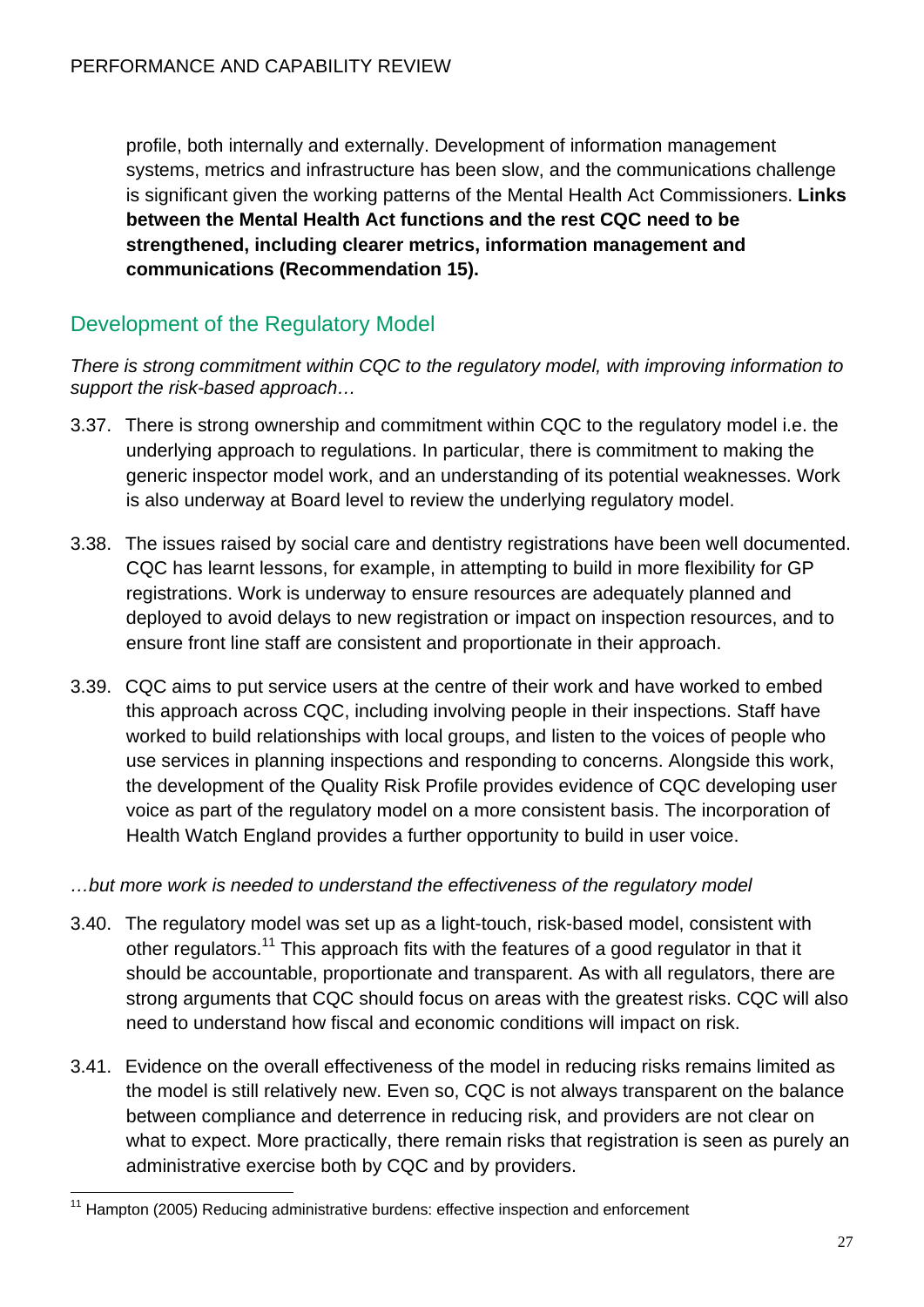- 3.42. Similarly, feedback from providers and the front-line indicates that increasing numbers of inspections may not be the most effective way of minimising risks.<sup>12, 13</sup> On a more practical level, the impact of individual interventions or how they operate in different settings are not well understood at a strategic level. NAO pointed out the drop off in inspections, but the impact on risk is not known. **CQC should set out clear plans for ongoing evaluation of the regulatory model and the effectiveness of individual interventions**, **including working with the Department to consider opportunities under the Policy Research Programme. (Recommendation 16).**
- 3.43. The NAO and HC reports both noted that greater breadth and systematic collection of information is needed to assess risk across all settings, particularly for vulnerable groups. Similarly, the Review has recognised the current weaknesses in data in the social care sector compared to the NHS. In part, this issue will be addressed by plans to make greater use of local intelligence and user voice. Establishing HealthWatch England will provide an opportunity to integrate further patient and user information in the regulatory approach. **The regulatory model should make use of qualitative information in a systematic way, including drawing on patient and user insights gathered through HealthWatch England (Recommendation 17).**
- 3.44. CQC also needs to understand and communicate how the model should be adjusted to suit different locations and sectors in response to different risks. Potential lessons could be learnt from other regulators on how resources can be deployed to ensure proportionality.
- 3.45. This issue is of particular importance in settings and client groups with increased levels of risk, for example, where people are deprived of their liberty or lack mental capacity. The level of rigour of the Learning Disability inspection programme is commended, but identified existing issues and could be used to influence decision making. Similarly the Dignity and Nutrition review demonstrated how risk varied across particular settings and client groups. **CQC should be explicit about how far the compliance regime should be tailored to reflect the different risks and needs of different sectors and locations (Recommendation 18).**
- 3.46. While it is not the Department's job to define the model, it needs to have assurance that the model works. Sharing basic activity data would enable the Department to understand the effectiveness of interventions – and how the balance of activity is changing over time. **The Department should develop its capability and capacity on the regulation of safety and quality so as to provide ongoing challenge and support to CQC in developing its regulatory model (Recommendations 19).**

<sup>1</sup> <sup>12</sup> Staff, CQC Visit, November 2011

<sup>&</sup>lt;sup>13</sup> Staff and Providers, Visit to Birmingham, December 2011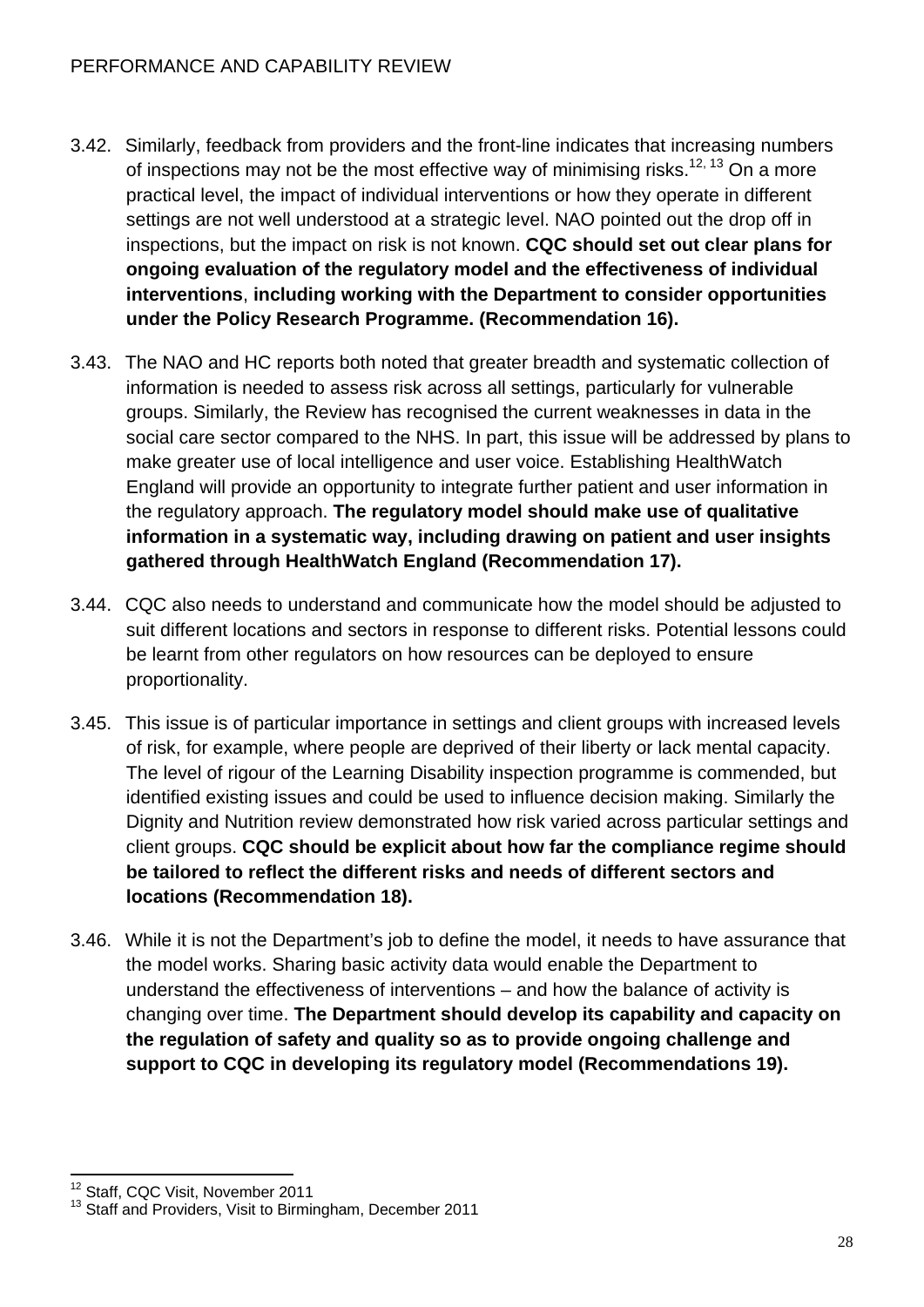### Delivery of the Regulatory Model

*There is evidence of strong drive and passion from the front-line, with plans in place for training and development of new staff…* 

- 3.47. CQC has implemented a new regulatory model, within a framework set by the Department. The NHS had never been regulated before and no previous regulator has sought to cover health and social care using a common set of standards. Establishing the new model included common standards and the concept of generic inspector with the aim of providing consistency across health and care settings.
- 3.48. Front-line inspectors that the Review Panel met show strong drive and passion to improve quality of care for patients and service users. The vacancies that had been identified by previous reviews have largely been filled, and plans are now in place to recruit to upcoming future roles.
- 3.49. Steps have also been taken to improve the training and development, include an eightweek induction programme in place for new inspectors. Once inspectors are in place, there is ongoing peer support and challenge to improve performance and to ensure consistency. CQC is considering the case for developing professional qualifications, such as the scheme in place in Scotland.
- 3.50. Information to make decisions is improving particularly for health services and CQC is continuing to build up other sources of data for the Quality Risk Profile. In particular, CQC is considering how best to incorporate patient voice alongside other sources of qualitative information in making decisions on where to inspect. For example, the Customer Service Centre in Newcastle now has a dedicated team to deal with whistleblowing.

#### *…but to improve the confidence of the system and to improve quality, CQC will need to continue to support the frontline by improve consistency in decision-making and ensure access to expertise*

- 3.51. On delivery, there is a risk of a credibility gap, where the external view does not appear to reflect the positive internal view about consistency of behaviour of front line staff and the strengths of generic inspectors. This issue applies both to the clinical setting, but also to understanding the reality of the business needs of a varied set of providers.
- 3.52. To improve the quality of inspections and build credibility with providers, the model needs to ensure access to clinical and sector expertise. This work is underway and needs to be built on. **CQC is to review and implement improved access to sectorspecific expertise for inspectors, specifically, inspectors should be able to call on patient, user or clinical expertise when they need it (Recommendation 20).**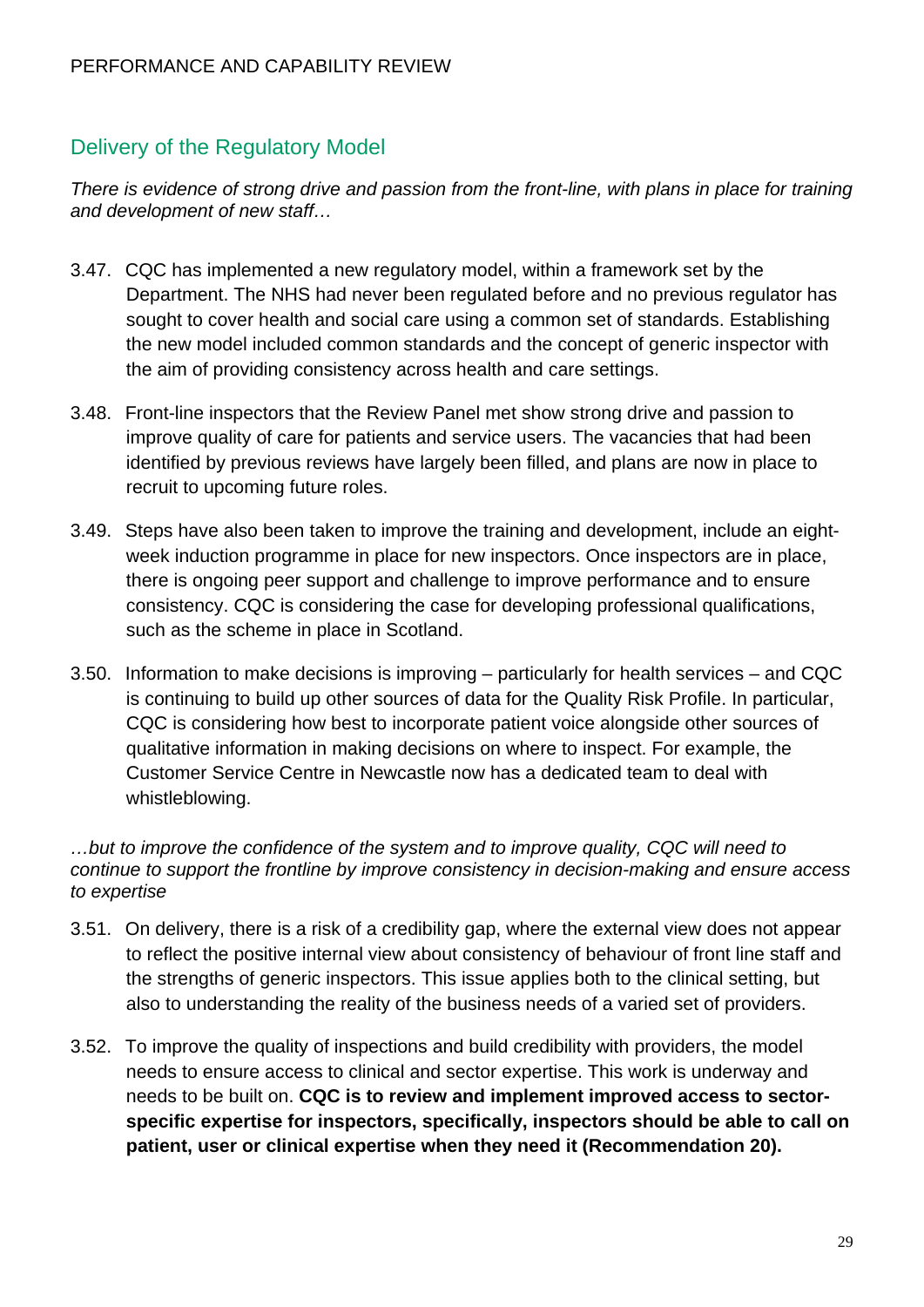- 3.53. As with other regulators, ensuring consistency in decision-making across different sectors and locations remains a continuing tension for CQC.<sup>14</sup> This message also came from stakeholders. Overall, providers taking part in the Review often perceived a mismatch between initial feedback or text of a report, which was often positive, and the final conclusions of a report, for example, failing on one or two essential standards.
- 3.54. There was also a perception that inspections were overstating minor problems. This perception suggests a greater need for openness and dialogue with providers to explain how inspectors plan to assess quality, why certain standards are important, and on what basis decisions are being taken. Inconsistencies in inspection and compliance activity were more evident from responses of larger provider organisations that span regions – and there is no external validation. To address this concern**, clear actions are needed by CQC to assure consistency and transparency in compliance activity and regulatory decision making (Recommendation 21).**
- 3.55. A key finding of the Health Select Committee and NAO reports was that growing inspector caseloads should be addressed. However, there remain some uncertainties over vacancies and the right portfolio size. While the large vacancies identified by NAO have been addressed, conversations with stakeholders and with inspectors have raised issues on the size and breadth of portfolios.
- 3.56. On a related point, there is more training in place for inspectors and ongoing support. However, new responsibilities will provide new pressures on the front line, e.g. inspecting dentists and in future GPs, which may also change the balance of risks. To meet the challenges of volume and skills and ensure access to continuing professional development, **CQC should develop and share with the Department plans for sustaining sufficient numbers of inspectors with the right skills and capacity to meet future priorities (Recommendation 22).**
- 3.57. The response last summer to a whistleblower's concerns raised questions about the organisation's capability. Since then, work to audit and review safeguarding and whistleblowing policies has been positive and CQC plans to extend new safeguarding training to all frontline staff. A further challenge will be to measure the impact of the training. There remain risks of a lack of clarity on safeguarding roles, and risks that responsibilities are not clear between CQC and local authorities. Given the specific risks, **on adult safeguarding CQC should continue to work with local government and roll out staff training to improve local engagement and clarify roles, responsibilities and protocols (Recommendation 23).**

<sup>1</sup> <sup>14</sup> NAO (2008) Regulatory Quality: how regulators are implementing the Hampton vision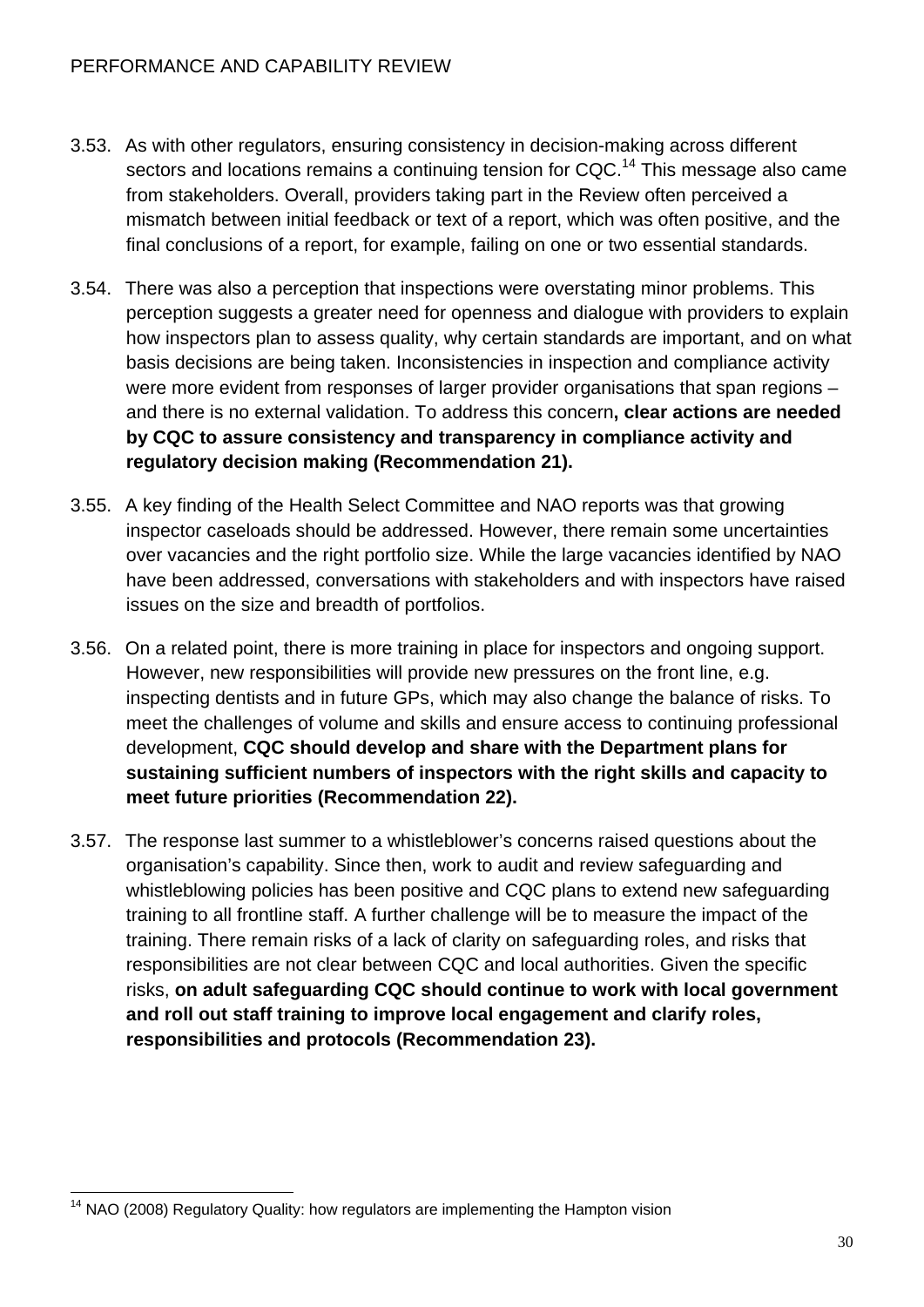# 4. Recommendations

- **The recommendations cover each of the Key Lines of Enquiry that were developed during the early stages of the Review. They aim to help build on the progress that CQC has made over the last few months. Based on this Review, CQC will now be expected to set out, in its business plan for 2012/13, an agreed action plan providing detail of how these recommendations will be taken forward.**
- **The Department also has more to do as CQC's sponsor. The Department will set out plans for working with CQC and others to be more explicit about the roles of national bodies in the reformed health and care system through the National Quality Board. It will also take steps to improve accountability and performance monitoring arrangements for CQC and its other arm's length bodies.**

# **Strategy**

4.1. The first set of recommendations are aimed at developing strategy and strategic capability, but also at being explicit on CQC's role and on how to determine success:

Paper. **Recommendation 1 – The Department, through the National Quality Board, needs to build on work already underway with CQC and others to develop explicit statements as to the distinctive roles of national bodies in assuring quality and providing incentives for quality improvement** – **the 'who does what' for quality –**  This work should be taken forward collaboratively with national bodies, and should be reflected in the National Quality Board priorities and the forthcoming Social Care White

**Recommendation 2 – CQC's strategy needs to be revised, explaining what role and impact its regulatory action is intended to have in specific sectors over time** *–*  The revised strategy should set out a three to five year vision for CQC, reflecting the changing context within which its role of monitoring and assuring essential standards and minimising risk is delivered, not least the economic context, the role of providers and reforms to the health and care system

**Recommendation 3 – within CQC action is needed to improve strategic planning and analytical capacity** – CQC should take steps to improve strategy and the use of its analytical capability, including consideration of a dedicated strategy team that would keep under review the effectiveness of the regulatory model, the long-term direction of CQC and wider developments in regulation in health and care and in other sectors.

**Recommendation 4 – Clearer measures of success and simple strategic performance metrics should be developed by CQC, working with the Department and other stakeholders, and then used rigorously to track performance –**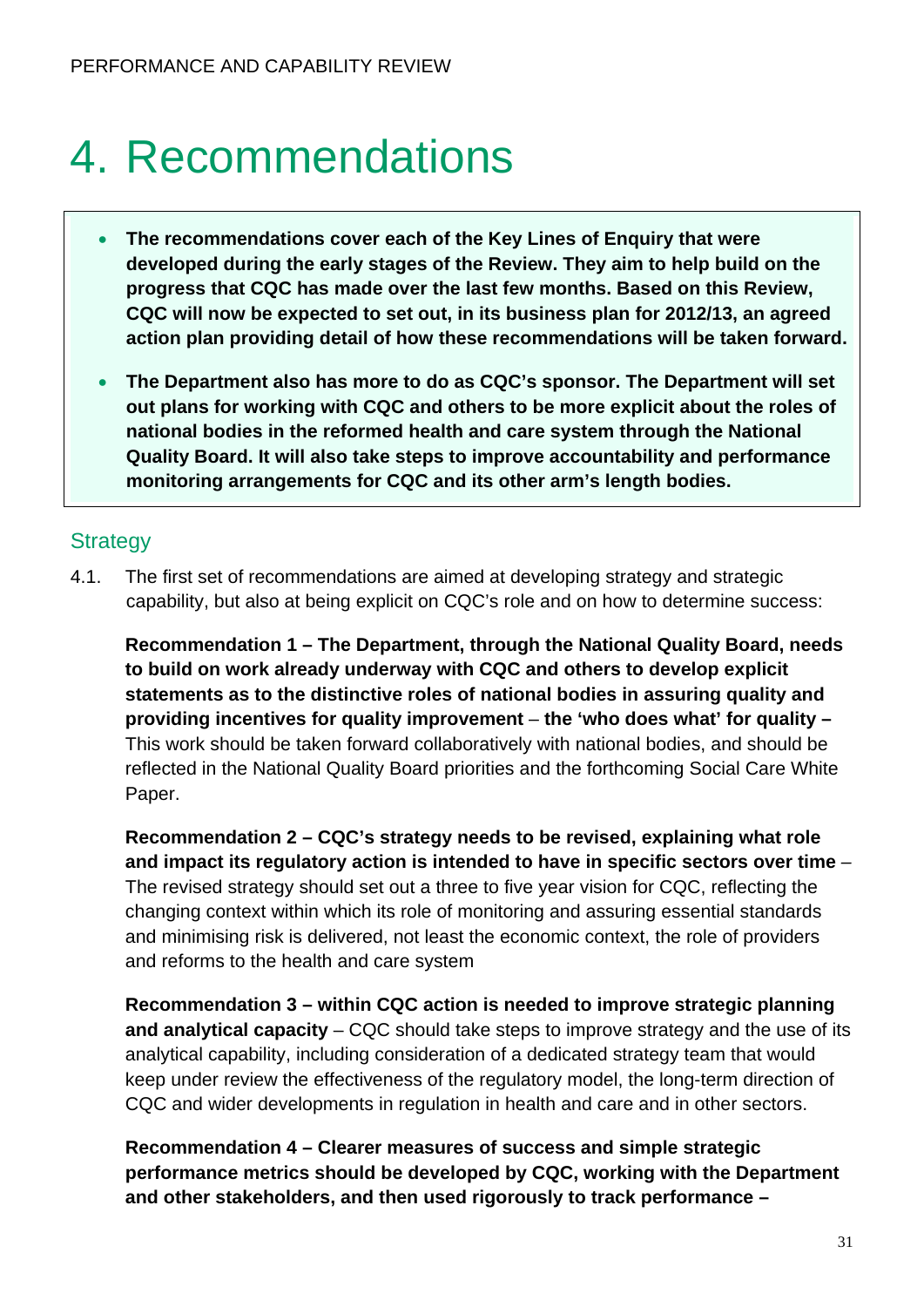service, such as complaints, and outcomes measures, such as rates of improvement. Resources and Prioritisation Measures of success should be developed over the next six months, using currently available data as a starting point and involving key stakeholders. These metrics could include measures of compliance activity and registration, but also measures of quality of

4.2. On resources and prioritisation, the recommendations are aimed at strengthening CQC's analysis of risk and improving transparency and explicitly seek external assurance of plans:

**Recommendation 5 – Priority should be given to work now underway to improve risk management and assess how different regulatory options, including thematic reviews, frequency of inspections and possible focus on selected standards, can help to reduce risk –** This evidence is essential to underpin decisions about how resources are deployed and the extent to which resources could or should be geared towards areas of highest risk. On an ongoing basis, the review of risks should form the basis of accountability discussions with the Department, alongside finance and performance information.

**Recommendation 6 – CQC needs to improve the quality and transparency of management information that is used to make resource allocation decisions** – CQC should improve the transparency and analysis of management information systems, to ensure that decisions are based on the best possible information. This work should be considered at the next Board meeting and form part of the ongoing accountability discussions with the Department.

 independent assurance. Accountability **Recommendation 7 – CQC to act to ensure that robust and costed plans are in place for taking on responsibilities; that these plans are the subject of independent test and assurance; and that they are agreed with the Department** – CQC should set out the expected processes and resource implications for future work including GP registration, inspection of dentists, joint licensing with Monitor and taking on the additional responsibility of HealthWatch. These plans should be subject to

4.3. The recommendations on accountability are aimed at strengthening the Board and Board structures, but also at improving sponsorship and accountability arrangements with the Department. As a priority, the Department should ensure that the differences that have arisen on the CQC Board do not undertaking of its statutory functions:

**Recommendation 8 – The Department should take steps to strengthen the Board and Board structures, including changing the Board so that instead of comprising only non-executives, it becomes a unitary board of majority non-executives with**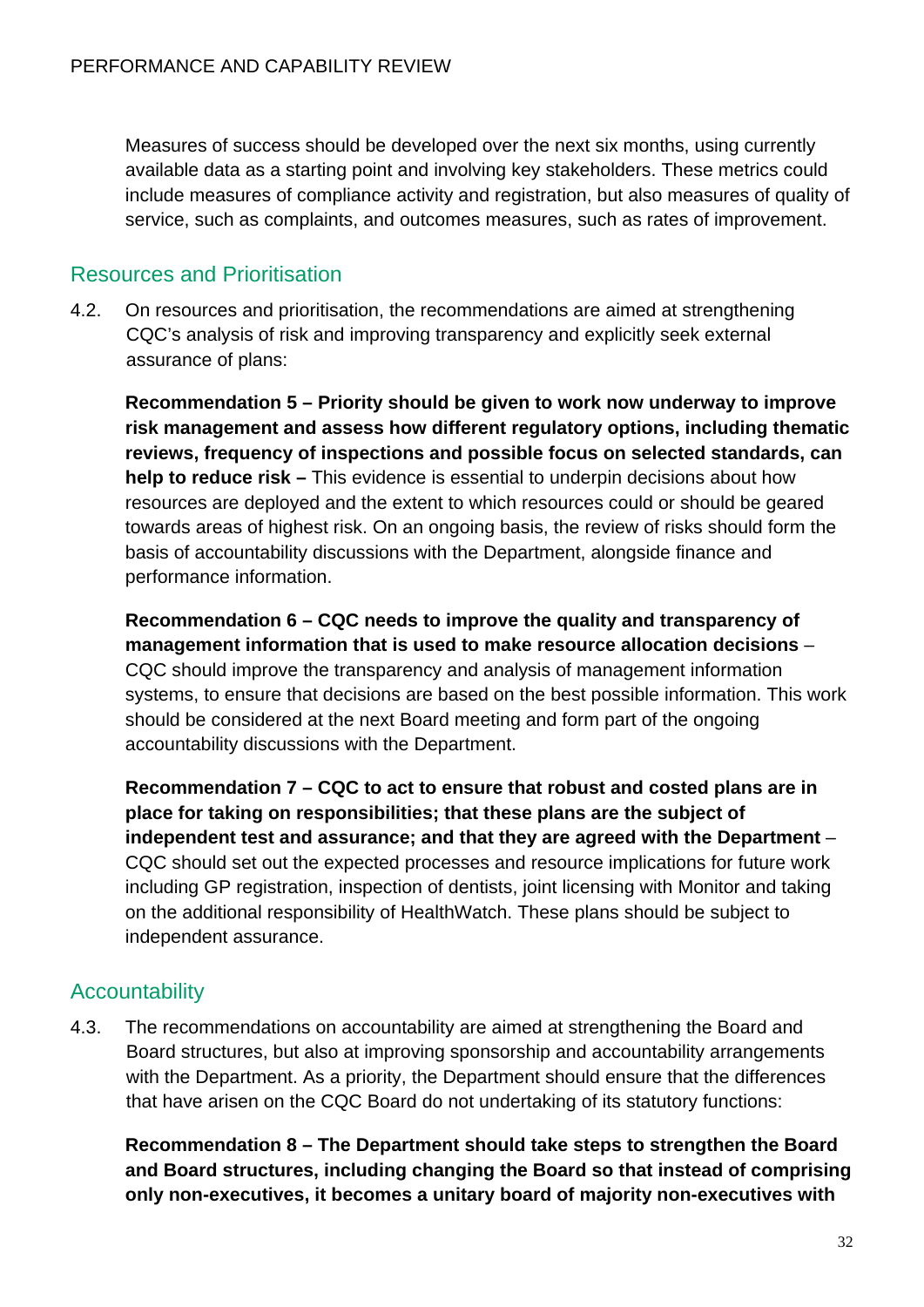**senior executives on the board where they can be held to account** – Specifically, the Department should: (i) appoint suitable individuals to existing vacancies; and (ii) revise, during 2012, the regulations that define the board, so that in future, it is a unitary board comprising both non-executive and executive directors. This modern board structure should enable a tighter accountability relationship between non-executives and senior executives. Finally, the Department should: (iii) in future, ensure that there is a broad range of non-executive expertise, including from the charitable and independent sectors, as well as from other regulators.

**Recommendation 9 – CQC needs to review and reinstate the Board support and development programme** – This programme should ensure effective support and training to enable the Board to carry out their roles and operate more clearly as a team, including on issues of equality and diversity. The development programme should also define more clearly the roles of the Board and executive team, including the new Chair of HealthWatch.

**Recommendation 10 – Capability at executive team level needs to be strengthened greater strategic capability, and more and wider sector-specific expertise** – Alongside considering how to build the strategy thinking and executive team level, the CQC Board should consider what other skills and training are needed at executive team level, including for example, hands-on experience of managing health and care services, organisational design and managing transition.

**Recommendation 11 – The Department should strengthen the arrangements for ongoing assurance and accountability of CQC, in a way that is consistent with CQC's status as an independent regulator** – Consistent with current work, the Department should improve accountability mechanisms based on CQC's agreed measures of success, risk management and financial position. Other ways of improving sponsorship include greater consistency of approach to sponsorship of arms length bodies, learning from other Government Departments and improving capability for the Department's sponsorship teams.

# Engagement and Communications

4.4. The recommendations below cover external engagement – at the centre and frontline – and internal communications:

**Recommendation 12 – CQC needs to be more proactive and systematic in understanding the expectations of stakeholders and demonstrating it is a learning organisation** – including continuing and welcoming feedback from providers, commissioners and the public, ensuring full consultation of regulatory changes, and demonstrating action where appropriate in response to analysis of feedback.

**Recommendation 13 – CQC should raise its game and take a lead in working more closely with other regulators within the health and care sector to increase joint**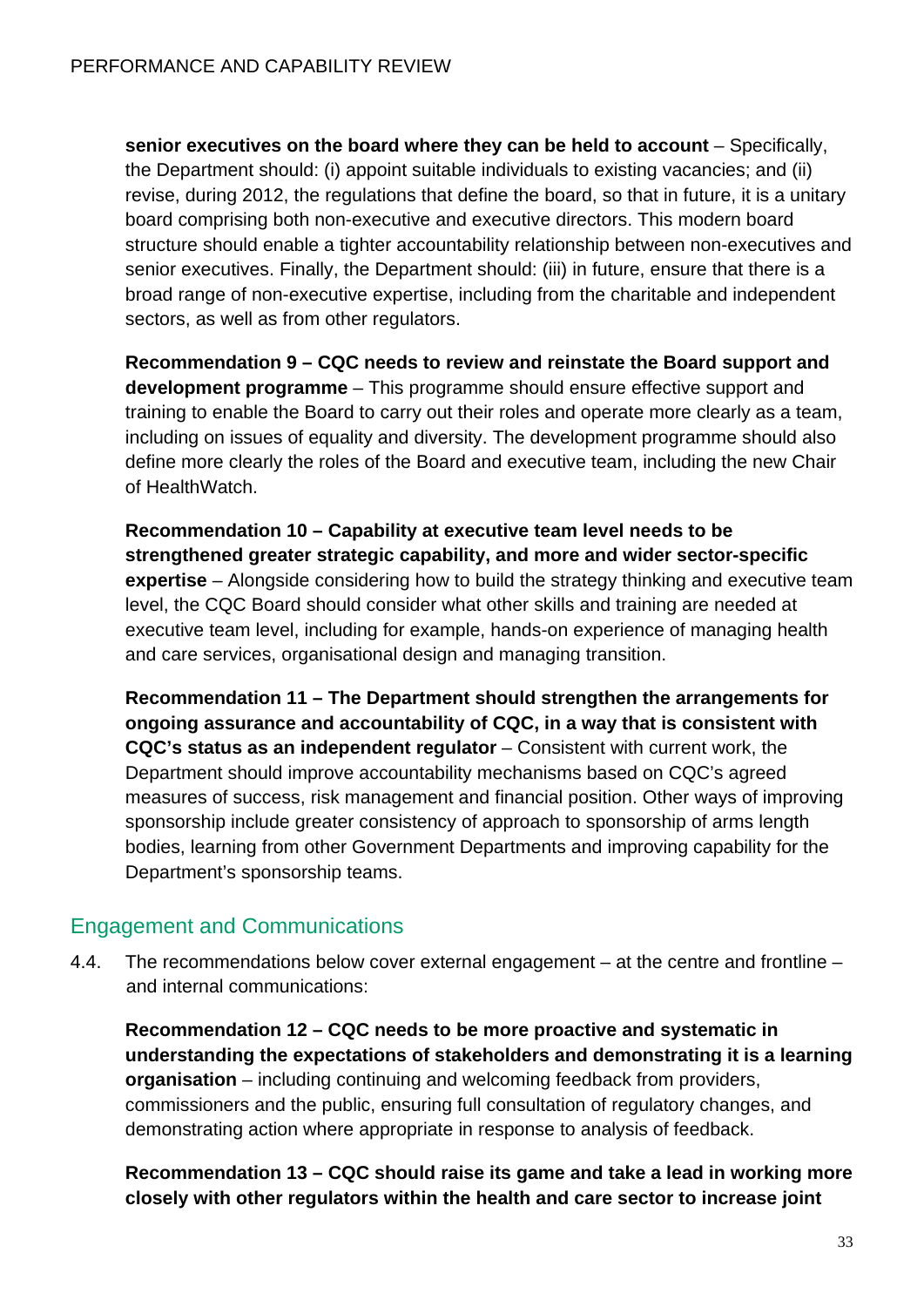are entitled to expect CQC to take seriously. **effectiveness and reduce burden on providers** – CQC should be a leading force in increasing the effectiveness of regulation. Building on a clearer strategy, CQC should set plans for working with and through regulatory partners, e.g. Monitor and professional regulators, to reduce the burden of regulatory action on health and care providers. Reducing the burden should be understood as a 'service' to the regulated and one they

**Recommendation 14 – Greater coherence and consistency is needed between the centre of CQC and its operational frontline, specifically, with the locally-based inspection teams** – CQC should take further steps to ensure clear and consistent communication from the centre to the regions. This communication will need timely and clearer messages, and a clear programme for sustained and systematic engagement between the centre, regions and the frontline.

**Recommendation 15 – Links between Mental Health Act functions and the rest of CQC need to strengthened, including clearer metrics, information management and communications** – CQC should take further steps to integrate Mental Health Act functions including linking to the strategic objectives of CQC, promoting cross working with other frontline staff and improving the performance metrics.

# Development of the Regulatory Model

4.5. These recommendations are aimed at improving the understanding of the model, but also in strengthening how user voice is used:

**Recommendation 16 – CQC should set out clear plans for ongoing evaluation of the regulatory model and the effectiveness of individual interventions**, **including working with the Department to consider opportunities under the Policy Research Programme –** This evaluation should consider the effectiveness of resource allocation, but also the impact of operational decisions e.g. the impact of inspections and of other enforcement activity. CQC should work closely with the Department to identify the potential for overlap with work on the Policy Research Programme.

**Recommendation 17 – The regulatory model should make use of qualitative information in a systematic way, including drawing on patient and user insights gathered through HealthWatch England** – The Quality Risk Profiling approach has high potential, but the regulator should make greater and more systematic use of local intelligence and user voice, including through HealthWatch. This work is already underway, but will need to be strengthened.

**Recommendation 18 – CQC should be explicit about how far the compliance regime should be tailored to reflect the different risks and needs of different sectors and locations** – Within the existing system of a unified regulator and standardised approach, CQC needs to identify and be explicit how the model should be flexed to address different geographies and different sectors.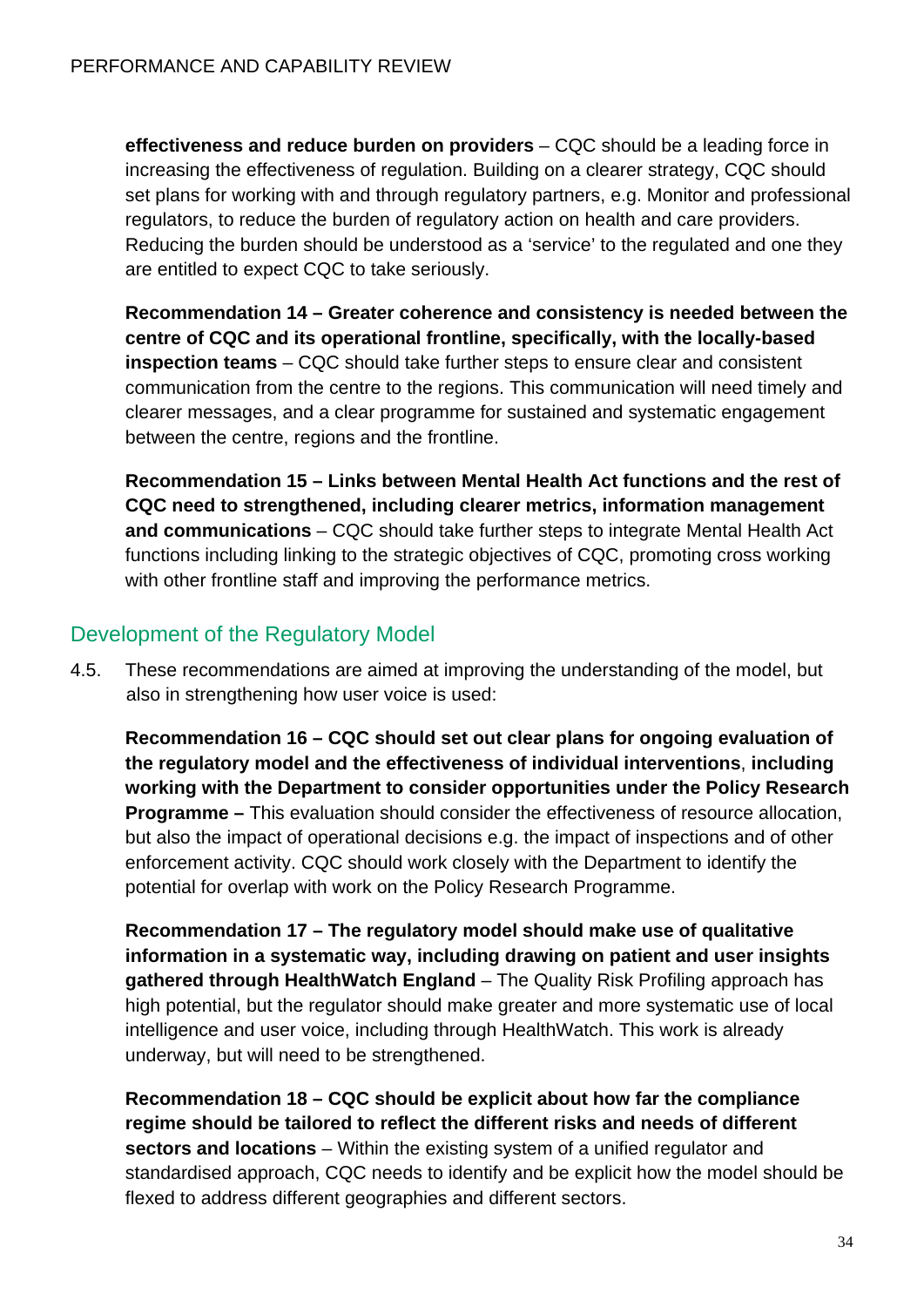**Recommendation 19 – The Department should develop its capability and capacity on the regulation of safety and quality so as to provide ongoing challenge and support to CQC in developing its regulatory model** – As part of ongoing sponsorship, the Department should develop an ongoing dialogue with CQC to understand the effectiveness of the model, based on performance data and a better understanding of regulation. This work should include up-to-date assessment of regulation in other health and care systems, and should be a priority for the Policy Research Programme.

# Delivery of the Regulatory Model

4.6. Finally, the Review sets out a number of recommendations aimed at improving how the regulatory model is implemented on the frontline:

**Recommendation 20 – CQC to review and implement improved access to sectorspecific expertise for inspectors, specifically, inspectors should be able to call on patient, user or clinical expertise when they need it** – To improve quality and help build credibility, CQC should be explicit in how it recognises and resources the needs of the 'professional inspector', including putting in place transparent plans for ensuring access for inspectors to experts by experience and clinical expertise.

**Recommendation 21 – Clear actions are needed by CQC to assure consistency and transparency in compliance activity and regulatory decision-making** – To ensure greater consistency across sectors and locations, CQC should build on existing peer review with independent assurance, continue to focus on building better relationships on the ground and ensure provider reports are kept up-to-date.

**Recommendation 22 – CQC should develop and share with the Department plans for sustaining sufficient numbers of inspectors with the right skills and capacity to meet future priorities** – Now that CQC has a more stable workforce, it should focus on how it plans to meet new pressures and plans for improving the capacity and capability of inspectors. This work should include assessing how people utilise their time and ensuring inspectors do a proper risk analysis of their caseload, including systematic use of user voice information.

**Recommendation 23 – On adult safeguarding, CQC should continue to work with local government and roll out staff training to improve local engagement and clarify roles, responsibilities and protocols** – New inspection staff receive safeguarding training as part of their induction, including steps to take to ensure the safety of vulnerable adults, clarity on when to attend adult safeguarding board meetings and establishing periodic reviews with safeguarding boards. CQC should expedite plans to roll out such training to all front-line staff. In addition, more work is needed with ADASS and local government to ensure all relevant staff are clear about protocols.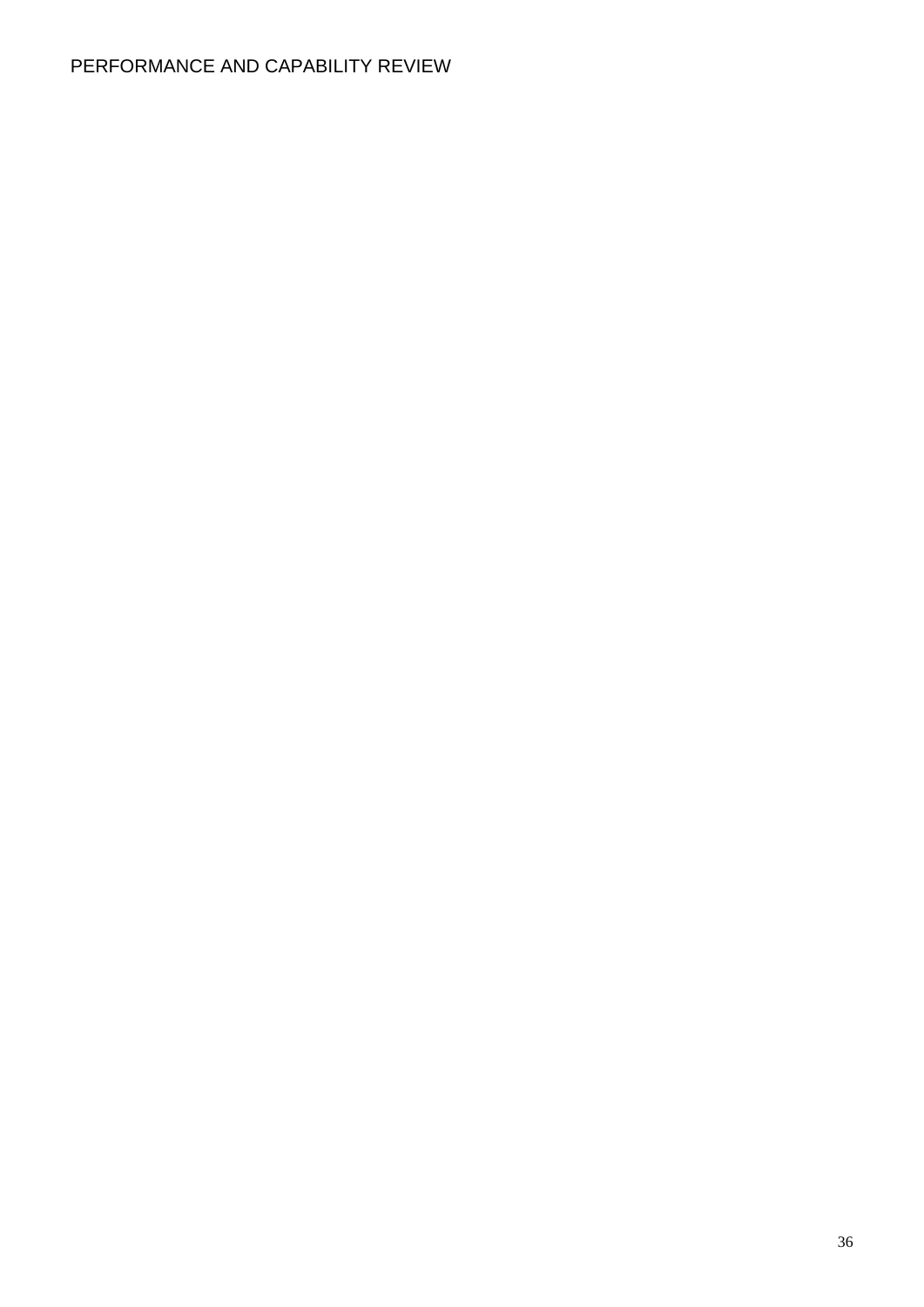# Annex A: Methodology

# Approach

The Review took as a starting point the Capability Review areas of delivery, strategy and leadership as a framework for gathering evidence across the organisation.

Based on this evidence, the Review identified six key lines of enquiry, which formed the basis for further testing. This approach drew on experience from the Strategic Health Authority Assurance Reviews.

The Review has not explicitly provided a 'RAG' rating, as the intention was to focus on recommended actions for CQC in meeting future delivery challenges, rather than as a ranking exercise.

The Review collated evidence from three main sources:

- **Stakeholders**  including a stakeholder survey, over twenty-five one-to-one interviews, two stakeholder events and a regional visit to Birmingham;
- **CQC** including an initial self-assessment, discussions with the Board, Panel to Board meetings, discussions with staff and visits to regional offices, including the West Midlands Regional Office in Birmingham, and the National Customer Services Centre in Newcastle; and
- **Documentary evidence** including evidence from recent consultations, other reviews, including the NAO value-for-money study and the Health Select Committee Report, and performance data.

The Review was led by panel of senior officials from the Department and external reviewers, chaired by the Permanent Secretary, and with support from a small Departmental team.

The Review team worked closely with CQC through the review to test the approach and to ensure the Review has resonance while not imposing undue burden.

# Timetable and output

The Review ran from October 2011 to February 2012 in two phases:

- **Phase 1** focussed on evidence gathering based on the Capability Review areas to identify key lines of enquiry; and
- **Phase 2** testing the key lines of enquiry to identify recommendations and to provide the opportunity to test with staff and stakeholders.